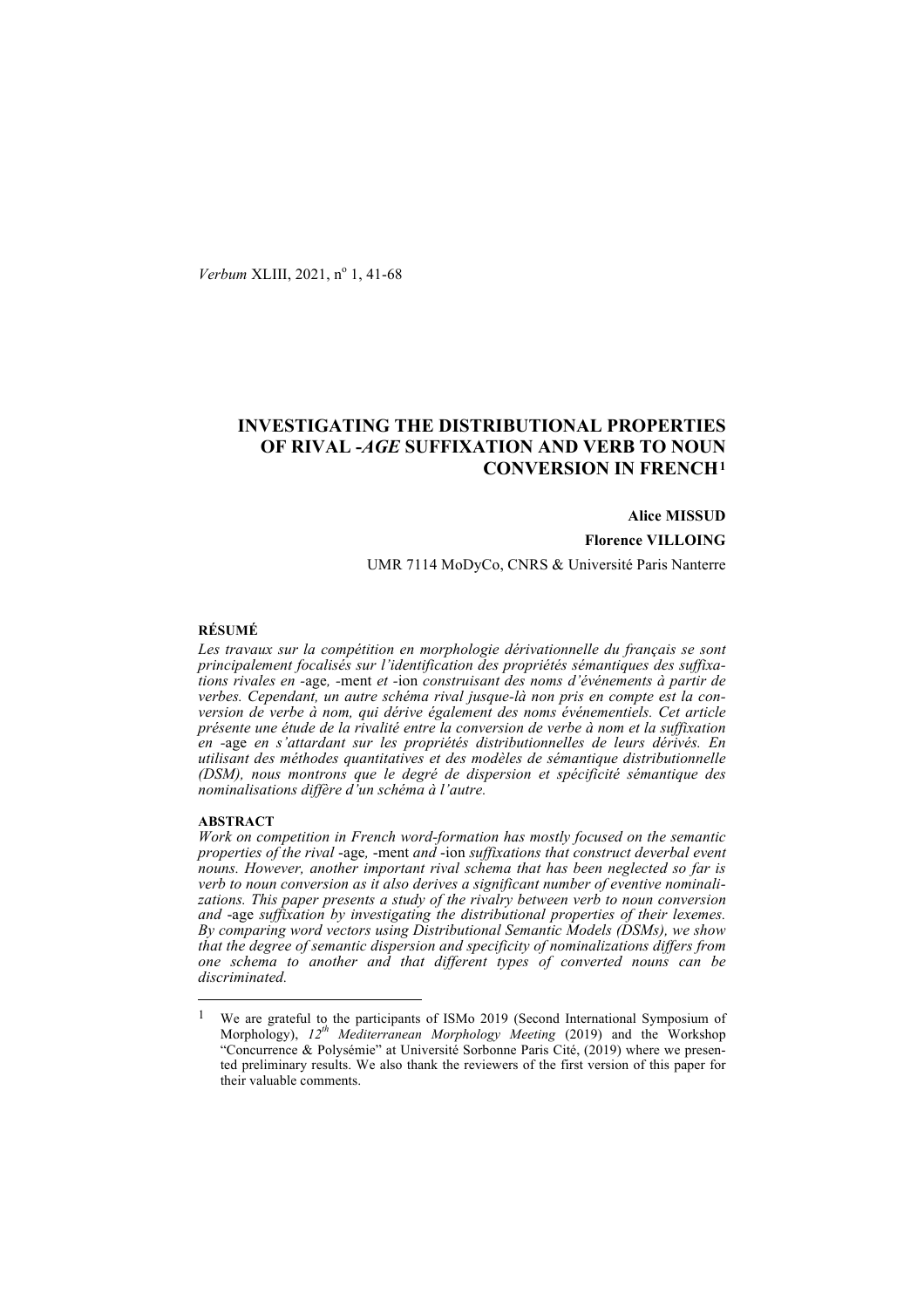#### **INTRODUCTION**

Research in derivational morphology has long sought to explain the reasons for the coexistence of rival morphological schemas that select the same bases to construct similar meanings. In French, the rivalry between -*age*, -*ment* and -*ion* suffixations that derive deverbal event nouns has received the most attention (see, for example, Dubois 1962; Martin 2010; Uth 2010; Fradin 2014, 2019; Dal *et al.* 2018; Wauquier *et al.* 2019). However, another important rival in this competition that has not been considered as such is verb to noun conversion (henceforth "V to N conversion"), which has been shown to derive a significant proportion of event nouns from verbs (Tribout 2010) as in (1).

| (1) | survoler 'to fly over' $\rightarrow$ survol 'hovering', |                                |
|-----|---------------------------------------------------------|--------------------------------|
|     | <i>baisser</i> 'to drop'                                | $\rightarrow$ baisse 'drop',   |
|     | <i>secouer</i> 'to shake'                               | $\rightarrow$ secousse 'shake' |
|     | <i>venir</i> 'to come'                                  | $\rightarrow$ venue 'coming'   |

This neglect is mostly due to its belated recognition as a derivational morphology schema (see section 1). Our work is rooted in the theoretical background of lexemic morphology (Aronoff 1994), for which verb to noun conversion is considered a lexeme-formation process similar to affixal ones, except for the phonological part of the derivation, since conversion is characterized by a phonological identity between the two lexemes (or, more precisely, between a stem of the base verb and the stem of the derived lexeme).

There are many factors (phonological, morphological, syntactic, semantic, pragmatic, etc.) that may shed light on the competition between two morphological processes. The literature devoted to the morphological rivalry that constructs deverbal event nouns has mostly focused on the semantic features that can differentiate them by investigating the base verbs and the aspectual and argumental properties of the derived nouns. For example, with regard to the case of rivalry we are interested in, some deverbal converted nouns ending in ée (*arrivée* 'arrival', *plongée* 'diving', *traversée* 'crossing') have already been compared with *-age* suffixed nouns in order to find distinctive syntactic and aspectual properties (Ferret *et al.* 2010; Ferret & Villoing 2012). Our research goes further and takes all types of event deverbal converted nouns into account and not only those ending in *ée*. In addition, we are studying semantic issues that have not yet been addressed. Thus, for the purpose of introducing V to N conversion as a rival in the competition that opposes deverbal event nouns in French, this paper investigates the semantics of *-age* suffixation and V to N conversion as a first step by looking at the distributional properties of the lexemes they derive.

In this paper, we explore the distributional properties of derived nouns using Distributional Semantics Models (DSMs). Such models, based on the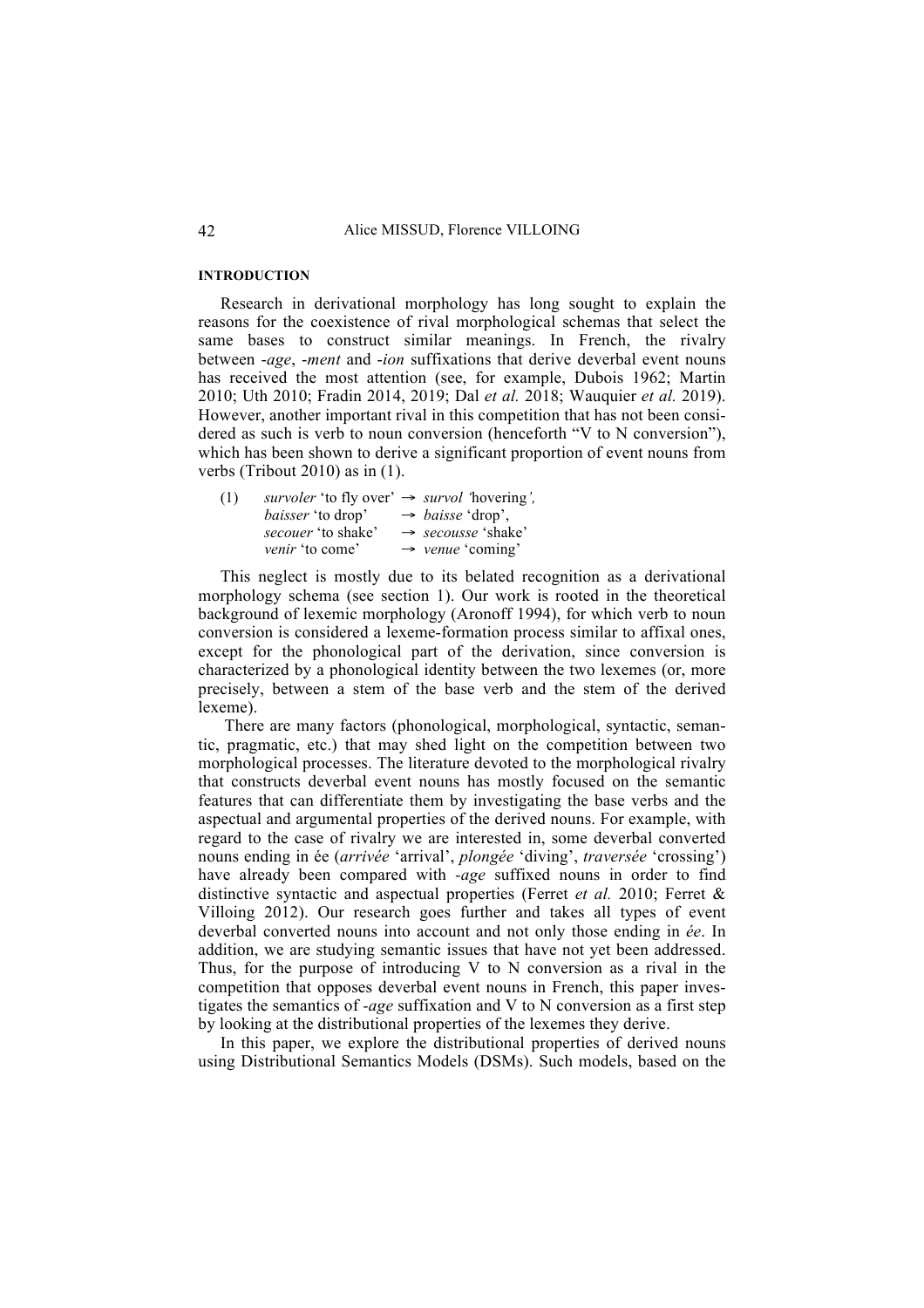distributional hypothesis (Harris 1954; Firth 1957), allow for quantitative analyses of the semantics of words by converting nouns into word vectors that represent their distribution in a corpus. Word vectors can then be used to calculate semantic similarities between words by measuring the cosine distance between vectors. Advanced word vectors generated by Word2Vec neural network-based models (Mikolov *et al.* 2013) have recently been used to discriminate French rival nominalization schemas. Notably, Wauquier *et al.* (2019) provided evidence that -*age*, -*ment* and -*ion* suffixations could be semantically discriminated based on the semantic similarity between morphologically related nouns. By computing word similarities, they showed that suffixed nouns attract an overwhelming majority of nouns that are derived from the same schema. We aim to investigate if this holds for -*age* suffixation versus V to N conversion, as well as for discriminating converted nouns based on their stem.

Apart from distinctive semantic properties between rival schemas, word vectors can also be used to measure the semantic dispersion of lexemes in order to get a sense of the extent to which they semantically cluster together depending on the schema they derive from. In the case of morphological rivalry, Lindsay and Aronoff (2013) argued that two rival schemas can be discriminated by their degree of specialization and versatility. This suggests that schemas will therefore self-organize in order to coexist while remaining productive: one will be more specialized by investing a specific niche while the other will be more versatile. Consequently, we measured the degree of specialization of -*age* suffixation and V to N conversion by investigating the semantic niches that lexemes might occupy and the degree of semantic relatedness they maintain with their pairs using word vectors.

We believe that the results obtained by manipulating word vectors need to be verified scrutinizing them from various angles The series of experiments that are presented in this paper form part of this perspective as their results intersect and complement each other. First, we present the data and the DSM we used as well as the frequency distribution of the data according to the schema they derive from. The second section of this paper presents results showing that -*age* suffixation and V to N conversion (and its different types) differ in terms of semantic relatedness with their pairs by computing word similarities. The following section proposes a method for predicting the semantic dispersion of lexemes depending on their schema. The results are then used in Section 4 to categorize the different semantic niches that Nage and V to N converted nouns occupy.

# **1. DATA**

# **1.1. Conversion, a particular case of lexical derivation**

Our work is rooted in the perspective that conversion is a derivational morphological process (see, among others, Plag 2003; Don 2004; Bauer *et*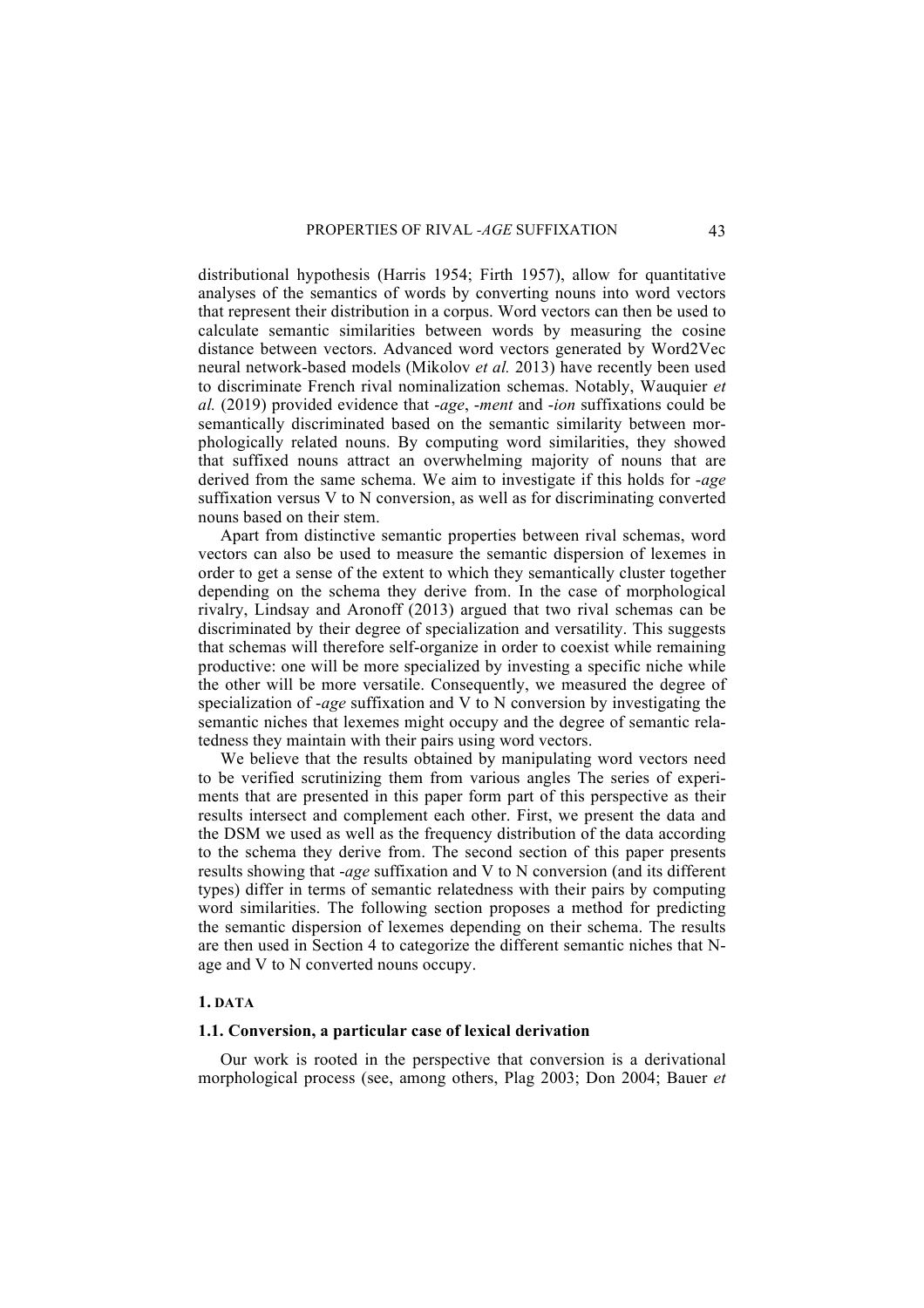*al.* 2013; and, for French, Corbin 1987; Kerleroux 1999; Tribout 2010, 2012, 2015). The arguments for this position are based on properties such as: conversion involves substitution of a new inflectional paradigm, new syntactic properties (new word-class), and new semantic properties. Thus, according to these properties, the same form is interpreted as a different lexeme and conversion is part of lexical derivation (see Valera 2014 for a summary of these questions). The specificity of conversion with regard to affixation, for example, lies in the formal identity between the base and the derivative (which poses specific problems in determining the directionality of the process). By postulating that conversion is a word-formation process that results in unmarked (by affixes) word-class change, we reject other approaches that attribute another status to conversion, in particular: (i) the one that views conversion as "zero-derivation" or "zero-affixation"; (ii) the one that considers conversion as a non-derivational lexical creation that consists of a second introduction of an existing word within a different category in the lexicon (as for Lieber 2005) and (iii) the one that denies the derivational or lexical process because it considers that word-class change does not exist: according to this view, lexical items are unspecified as regards word class and may be specified as members of different categories according to the context (see Distributed Morphology, Marantz 1997, for example).

# **1.2. French N to V and V to N conversion: the issue of phonological identity**

The confusion surrounding the recognition of V to N French conversion as a derivational process dates back to Darmesteter (1877) and was reproduced by Nyrop (1936) which have long served as a reference. This is due in particular to the difficulty in recognizing a phonological identity between verb and noun (see Corbin 1987; Kerleroux 1999). While formal identity between the base and the derived lexeme is an important condition for conversion, it may fail to apply in many languages where formal changes appear nevertheless: for example, stress shift between English nouns and verbs (*torm'ent*<sub>V</sub> – *t'orment*<sub>N</sub>; *constr'uct*<sub>V</sub> – *c'onstruct*<sub>N</sub>) (Plag 2003); or formal differences between the base verbal lexeme and the converted noun lexeme in German (*Antworten*<sub>V</sub> – *Antwort*<sub>N</sub>; *Fragen*<sub>V</sub> – *Frage*<sub>N</sub>) (Valera 2014) or in Italian (*caminare* $\sqrt{\ }$  'to walk' – *cammino*<sub>N</sub> 'walking'; *sostare* $\sqrt{\ }$  'to stop, to rest' – *sosta*<sub>N</sub> 'stopping, rest') (Marzo 2013). French V to N conversion also presents the same kind of phonological difference: because of a noticeable stem allomorphy of French verbs, and the decision to represent the verbal lexeme by the infinitive form, the base verbal lexeme is not phonologically identical to the converted noun lexeme (see examples in (2)). To account for it, we follow Tribout's analysis (2010, 2012) based on Aronoff (1994) and Bonami and Boyé (2003)'s treatment of allomorphy for which each verb has a list of indexed morphemic stems. In this perspective, inflectional and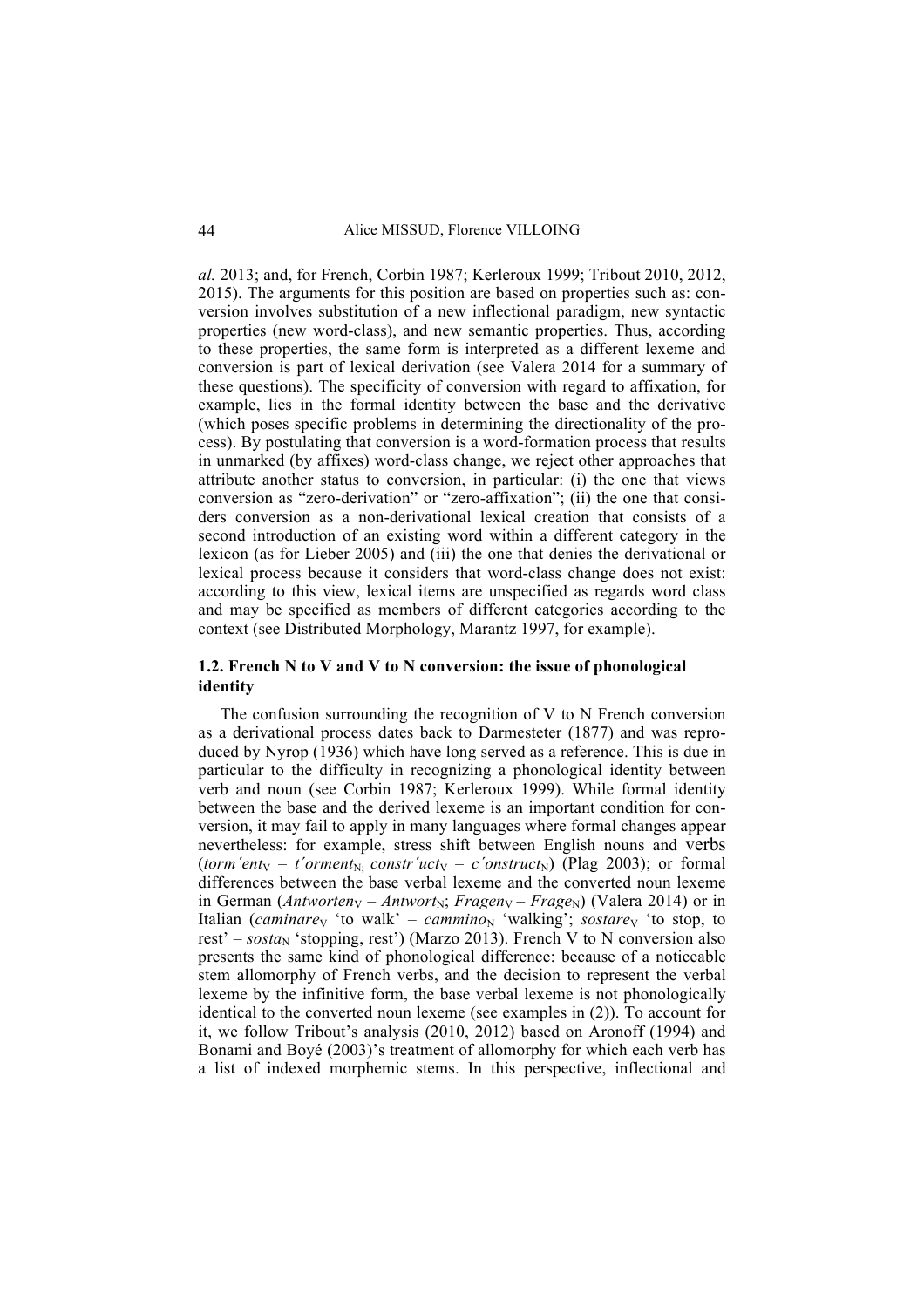derivational morphological formations select one of these stems to construct either a word form or a lexeme. Tribout showed how stem spaces can be used in derivation to account for verb to noun conversion. She demonstrated that the French verbal stem space contains fourteen stems, and that "each of them is potentially available to be the input of deverbal lexeme-formation processes" (Tribout 2012: 122). Her work proposed that three sorts of stems are available to derive deverbal converted nouns: stem 0 (2a), (also used to inflect, for example, the present singular forms of  $1<sup>st</sup>$  conjugation verbs). stem 12 (2b) (also used to inflect the past participle forms of verbs), and stem 13 (2c) (hidden to inflection and only used in derivation for deverbal -*if*, -*eur*/-*rice* and -*ion* suffixations) (see more examples in Tribout 2012).

| (2) | a. <i>marcher</i> <sub>V</sub> 'to walk' /max $\int$ /                                                          | $\rightarrow$ <i>marche</i> <sub>N</sub> 'walk'/mars (1)       |
|-----|-----------------------------------------------------------------------------------------------------------------|----------------------------------------------------------------|
|     | b. <i>sortiry</i> 'to go out' /souti/                                                                           | $\rightarrow$ <i>sortie</i> <sub>N</sub> 'exit/outing' /souti/ |
|     | c. <i>défendre</i> v 'to defend' /def $\tilde{a}s$ $\rightarrow$ <i>défense</i> v 'defence' /def $\tilde{a}s$ / |                                                                |

Thus, French V to N conversion can be characterized by a phonological identity between the base and the derivative where the variety of stems involved is considered instead of the phonological form of the lexeme. Stem selection in V to N conversion is crucial for the present research as we aim to investigate the hypothetical semantic distributional differences between converted nouns depending on the stem they select.

### **1.3. Word vectors**

Following Firth's intuition that "You should know a word by the company it keeps" (1957), the distributional hypothesis stipulates that words that have similar meanings share similar contexts. The idea that the meaning of a word can be inferred by knowing the words that surround it has been widely used in the field of natural language processing. Distributional semantics models (DSMs) such as Latent Semantic Analysis (Landauer *et al.* 1998) operationalize this principle by representing words with word vectors. These vectors are the result of a transformation from textual (actual word) to numerical (vector) that captures the contextual-meaning usage of words, where each dimension represents the frequency of cooccurrence of a target word with others in a given corpus. In derivational morphology, DSMs have proven successful in predicting the directionality of verb to noun conversion in English (Kisselew *et al.* 2016) or the lack of semantic regularity in derivation as opposed to inflection in French (Bonami & Paperno 2018).

More recently, predictive models generated by neural network-based tools such as Word2Vec (Mikolov *et al.* 2013) have been popularized because of their high performance in computing word similarities or analogies. While they rely on the same principle, these models generate dense vectors (or word embeddings) through unsupervised machine learning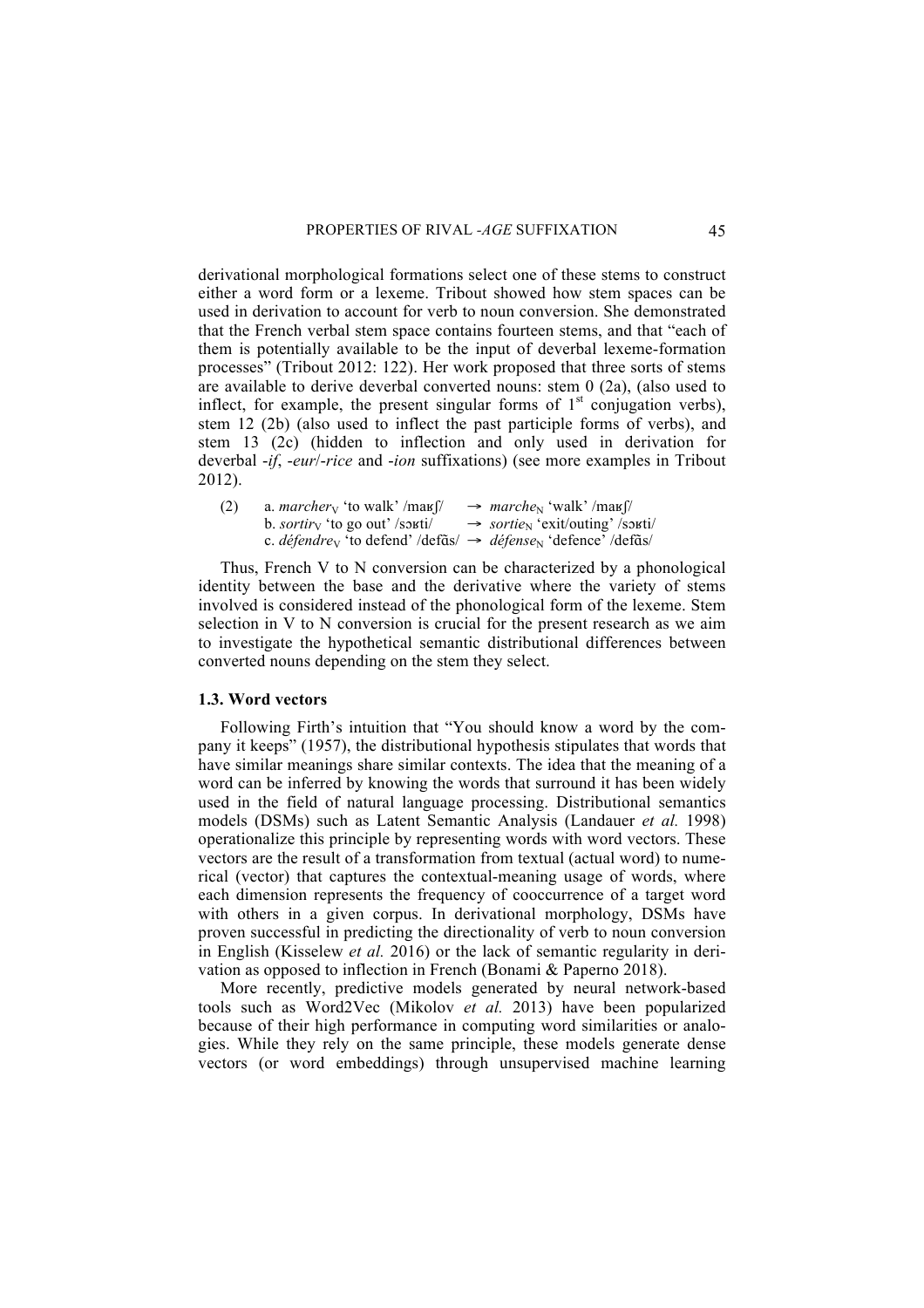techniques. Although they can provide results that are close to accurate semantic intuitions, the opacity of word embeddings' dimensions makes the interpretation tricky and results need to be complemented by qualitative analyses when investigating linguistic phenomena.

This study was undertaken from this perspective with the idea that morphologically related lexemes that have the same distribution might cluster because they share at least one specific morpho-semantic property. We used a CBOW model from Word2Vec trained on a concatenation of three massive French corpora extracted from the web: frCOW (Schäfer & Bildhauer 2012; Schäfer 2015: 9 billion words in 2016), frWaC (Baroni *et al.* 2009: 1.9 billion words in 2009) and frWiki (178 million words, a dump of Wikipedia encyclopedic pages from 2007). The model was trained on words with a frequency of at least 5 using default parameters (window of 5; negative sampling, 5 items).

# **1.4. Collecting the lexicons**

Data collection was subject to several constraints in order to find a balance between quantity and quality while manipulating word vectors.

A first constraint is that the quality of word vectors depends on the number of examples that is found in the corpus that the model is trained on. Consequently, highly frequent words are better represented as they appear in many contexts. Zipf's law states that the frequency of words in a corpus is inversely proportional to their rank. In other words, we expect to find few high-frequency words and many low-frequency ones. Therefore, the number of frequent derivatives that we can select to ensure the quality of the vectors is rather limited.

Another constraint lies in the extraction of converted nouns. Converted lexemes pose four major challenges for computational linguistics. First, as no affix is involved, their identification in corpora cannot rely on spotting an additional and specific phonological sequence. Secondly, inflected nouns and verbs are sometimes phonologically identical (*marche*<sub>V</sub> / *marche*<sub>N</sub>,  $$ morphosyntactic tagging, which is usually subject to many errors when it comes to participles in French. Another major problem is the direction of derivation (verb to noun or noun to verb), which is sometimes impossible to predict. As stated by Tribout (2015) for French, the orientation of conversion is always questionable since no information can be truly reliable to assess which lexeme appeared first (dating, phonetics, semantic interpretation, semantic range, frequency of occurrence). Lastly, converted nouns are not necessarily eventive and can have multiple semantic interpretations such as instrument, agent or location (Tribout 2010, 2015). Instead of extracting converted nouns automatically, we had to rely on existing annotated datasets.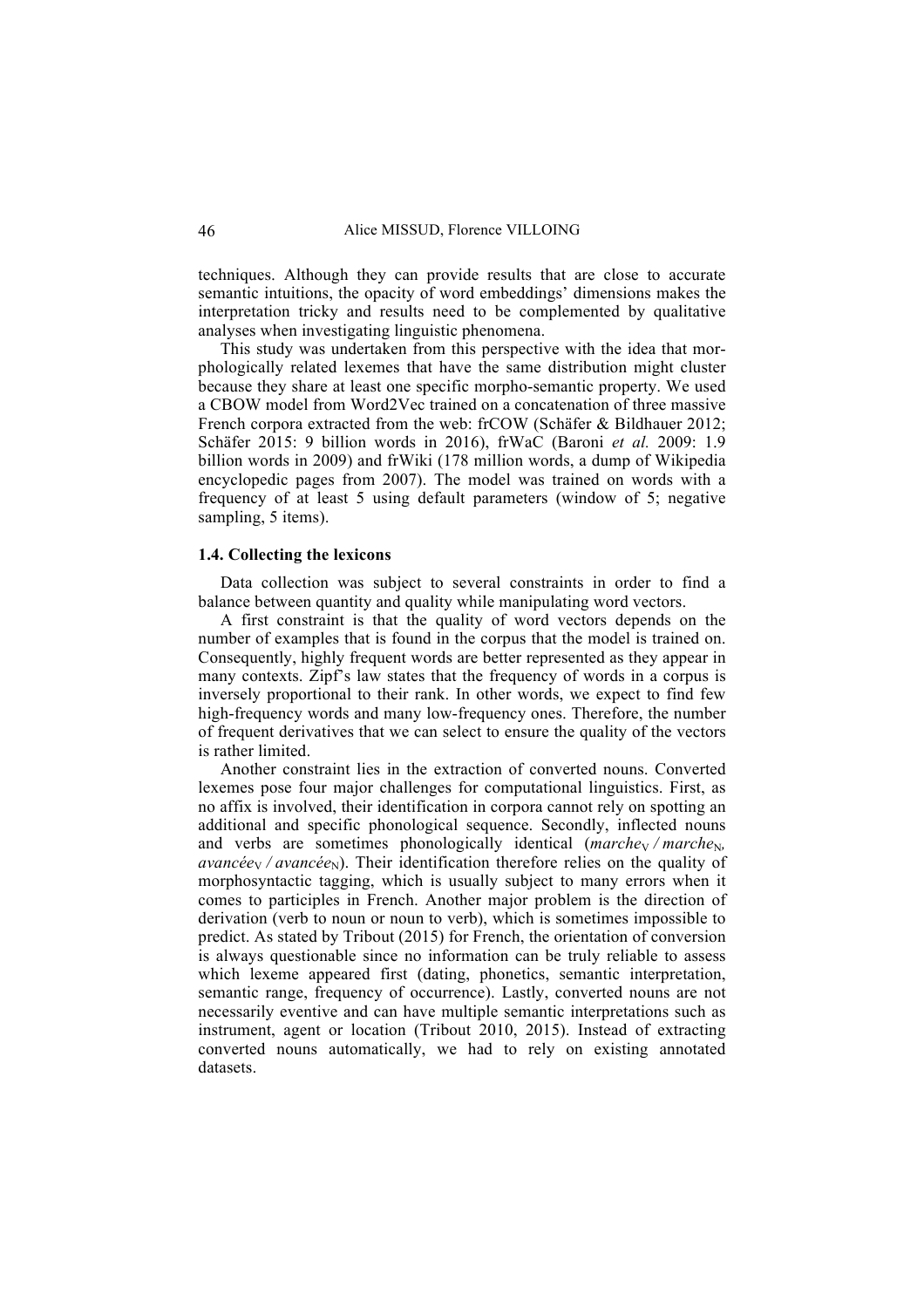As a result, we collected a total of  $300$  nouns<sup>2</sup> that have at least one eventive interpretation (some polysemous nouns can also denote results). 150 of them are -*age* suffixed nouns extracted from VerNom (Missud *et al.* 2020), a lexical database consisting of 25 857 verb-noun pairs acquired from frCOW (Schäfer & Bildhauer 2012; Schäfer 2015), a massive corpus from the French web that dates back to 2016 and that covers a wide variety of texts (press, forums, encylopedias...). The other 150 are converted nouns taken from Tribout's lexicographic database (2010). Tribout's data come from two online dictionaries: *Trésor de la Langue Française informatisé* and *Le Petit Robert Electronique*. The data were given an annotation for the stem (0, 12 or 13), the semantic interpretation (action, result, agent, location...), as well as the orientation of conversion when it has been retrieved (verb to noun, noun to verb or unknown). Only nouns that were annotated as deverbal and eventive were selected. Among them, 71 are derived from stem 12 of their base verb (*sortie* 'exit', *complainte* 'lamentation', *huée* 'booing'), 67 from stem 0 (*attaque* 'attack', *mépris* 'contempt', *retard* 'delay') and 12 from stem 13 (*course* 'race', *défense* 'defence', *plagiat* 'plagiarism'). Although we tried to balance out the number of converted nouns of each type, this distribution reflects the one that is found in Tribout's dataset. The derivatives we selected are the most frequent event nouns we could find in frCOW (see appendix for the word frequency list). We excluded doublets (in our case, situations where two morphological processes select the same verbal base to derive at least three different event nouns, as in *porter* 'to carry, to convey' → *port* 'carrying', *portée* 'scope', *portage* 'portage') to focus on the prototypical base selection behavior of each schema that distinguishes both of them by making sure that the verbal bases were exclusively selected by one schema to construct event nouns. Each derivative was then assigned a 100-dimensional vector from the Word2Vec model. Note that only a small portion of converted nouns have low frequency (*découple* 'decoupling', 2 occurrences) and were kept in our data as we needed the same amount of N-age and converted nouns.

#### **1.5. Token frequency of lexemes according to their schema**

In order to get a sense of the frequency distribution of our data, we compared the frequencies of the derivatives according to the schema they derive from and the stem selected for conversion. The token frequency of each noun was extracted from frCOW's word frequency list.

 <sup>2</sup> The data are available at https://ressources.modyco.fr/annexes-verbum-missud-villoing-2021.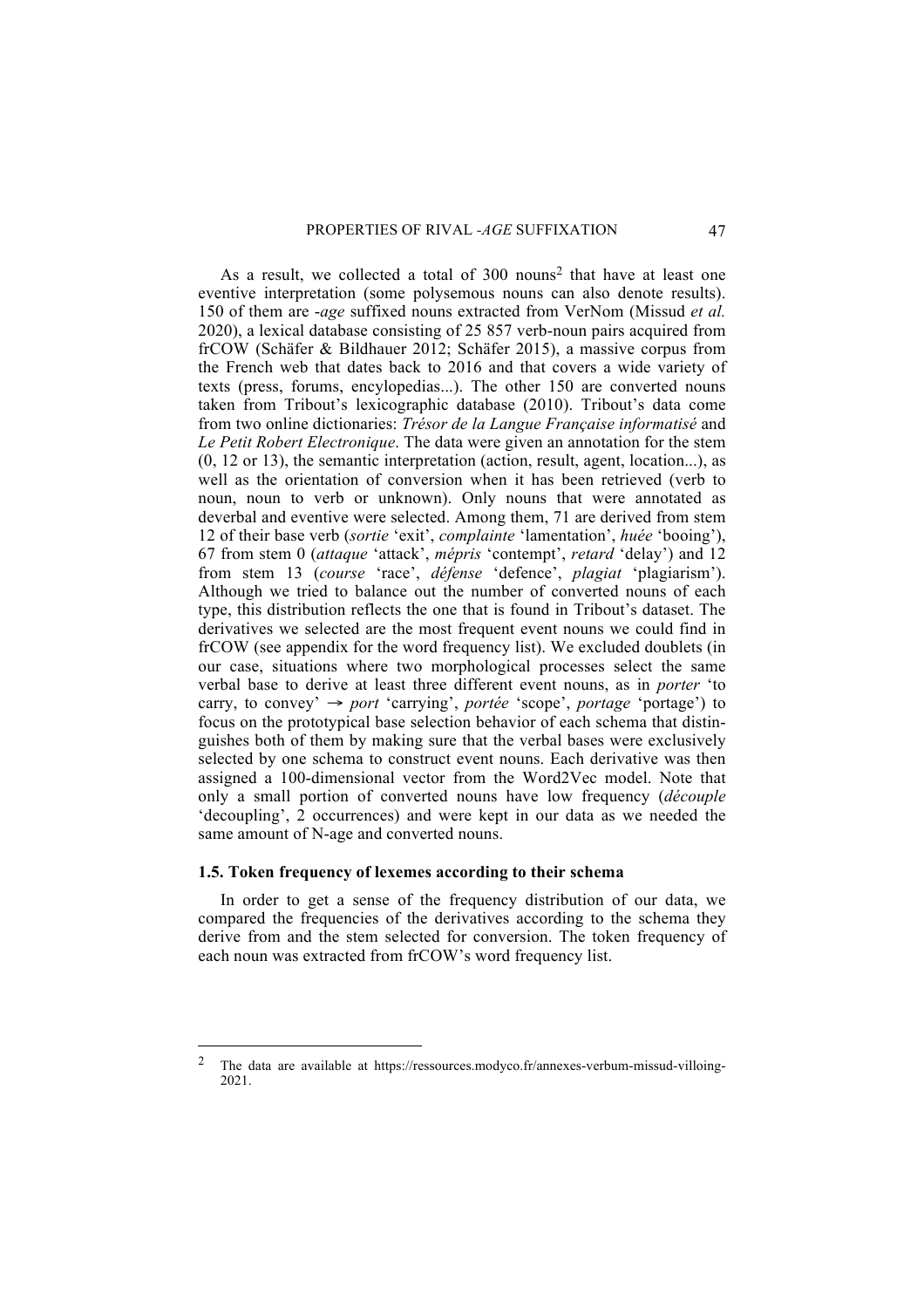

Figure 1. − Token frequency of the nouns depending on the schema

Figure 1 shows a boxplot<sup>3</sup> that represents the distribution of the frequencies of nouns; the Y-axis shows the frequency and the boxes in the X-axis each indicate a schema (-age suffixation '-age', conversion on stem 0 'stem 0', conversion on stem 12 'stem 12' and conversion on stem 13 'stem 13'). The larger the box, the higher the frequency for a specific type of noun.

The results show that -*age* suffixation and stem 12 conversion comprise the least frequent derivatives. As shown by the median situated at 15 000, -*age* suffixed nouns have the lowest frequencies. Half of them have a token frequency that ranges from 10 000 to 30 000. Stem 12 converted nouns follow the same trend: 50% have a frequency that goes from 5 000 to

<sup>&</sup>lt;sup>3</sup> A boxplot is a graphical tool for visualizing the distribution of data through their quartiles. The colored box, delimited by the first (lower bound) and third (upper bound) quartiles, indicates where 50% of the data are concentrated. The bold line inside the box corresponds to the median that separates the data into two halves. The lines extending from the boxes each indicate the concentration of 25% of the data, and their endpoints show the lowest and largest data points. Points that are shown outside the box and the lines are outliers, *i.e.* marginal datapoints that lie outside the pattern of the distribution.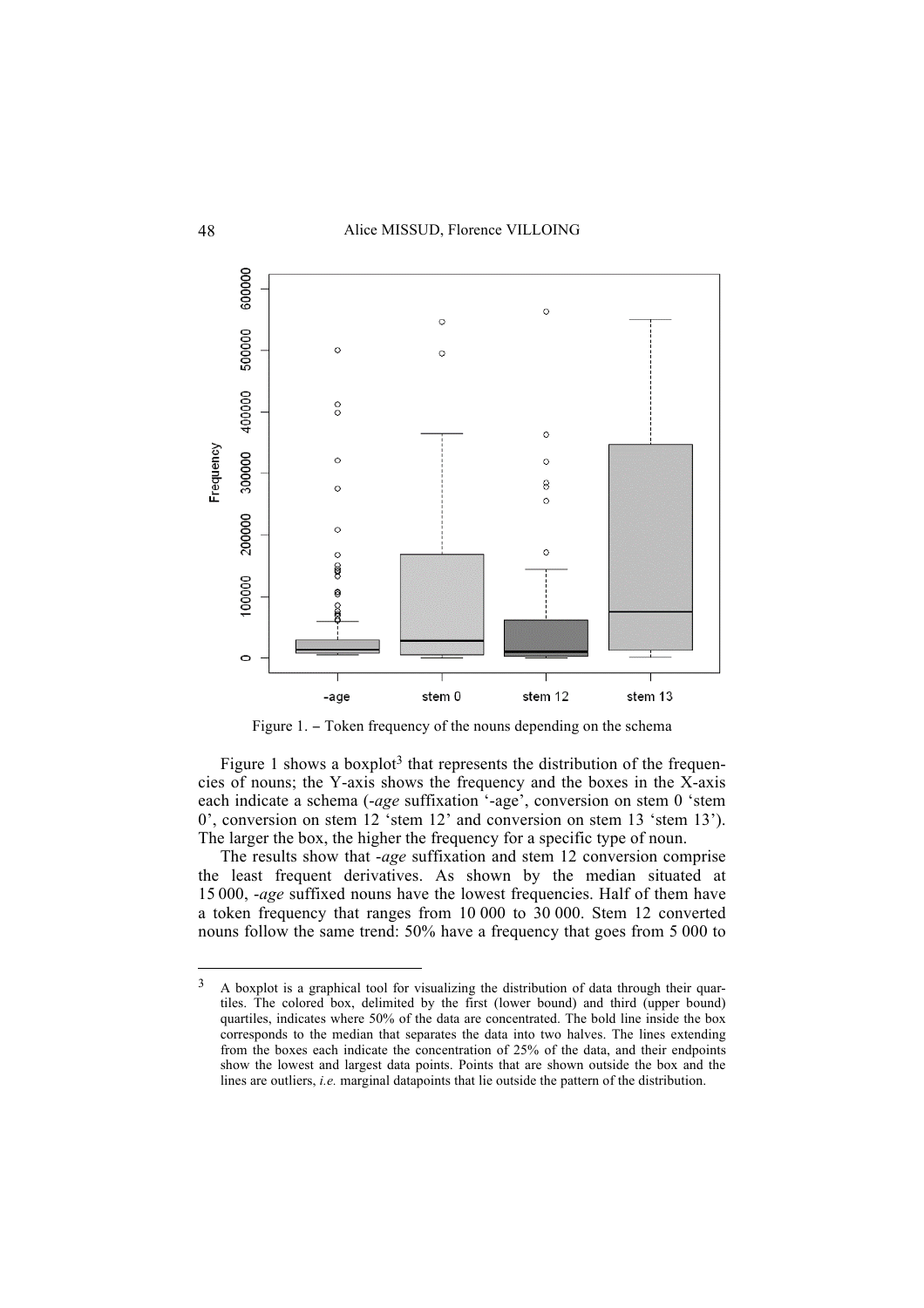60 000, with a median of 10 000. Stem 13 and stem 0 converted nouns are the ones that have the highest frequencies in comparison. 50% of stem 13 converted nouns (the most frequent in our data) have a token frequency that ranges from 15 000 to 370 000 and half of them have frequencies that go beyond 75 000 as shown by the median. Stem 0 converted nouns are the second most frequent: 50% of them have a frequency that ranges from 15 000 to 180 000. Overall, the most frequent converted nouns that we found in Tribout's data are more frequent than the most frequent -*age* suffixed nouns that are found in frCOW.

As proposed by Resnik (1995), the token frequency of a word can correlate with its informational content: as highly frequent words are more likely to appear in various contexts than low-frequency ones, they are likely to lose semantic specificity and be more generic and polysemous. Considering this hypothesis and the distribution observed in Figure 1, we would expect converted nouns (especially those derived from stems 0 and 13) to be more polysemous and generic than -*age* suffixed nouns. Additionally, as pointed out by Baayen (1992), the productivity of a schema can have an effect on the token frequency of its lexemes: highly productive schemas will construct many nonce-formations with compositional meanings and low frequency, while unproductive schemas will concentrate frequencies around a small portion of highly frequent derivatives. While -*age* suffixation is the second most productive deverbal suffixation that derives event nouns according to the data available on the French web (Missud *et al.* 2020), there is no evidence for the productivity of conversion. Although this paper does not aim to measure the productivity of conversion, we would expect -*age* suffixation to be more productive than V to N conversion when deriving event nouns since converted nouns display higher frequencies overall. In the following sections, we investigate the hypothesis of a lack of homogeneity among converted nouns compared to -*age* derivatives by manipulating word vectors.

#### **2. SEMANTIC DISCRIMINATION OF MORPHOLOGICAL SCHEMAS**

Our first task was to investigate the semantic relatedness between derivatives according to their morphological schema. Because we are manipulating word embeddings, semantic relatedness between lexemes can be measured by computing the cosine similarity between two word vectors. This measure gives a similarity score that ranges from  $-1$  (diametrical opposition) to 1 (strict similarity) to a pair of vectors. As an example, the cosine similarity of *nettoyage* 'cleaning' and *lavage* 'washing' is 0.85, which means that *nettoyage* and *lavage* are remarkably similar in our model. In contrast, the cosine similarity of *nettoyage* and *fricassée* 'fricassee' is 0.4, meaning that their semantic similarity is low in comparison.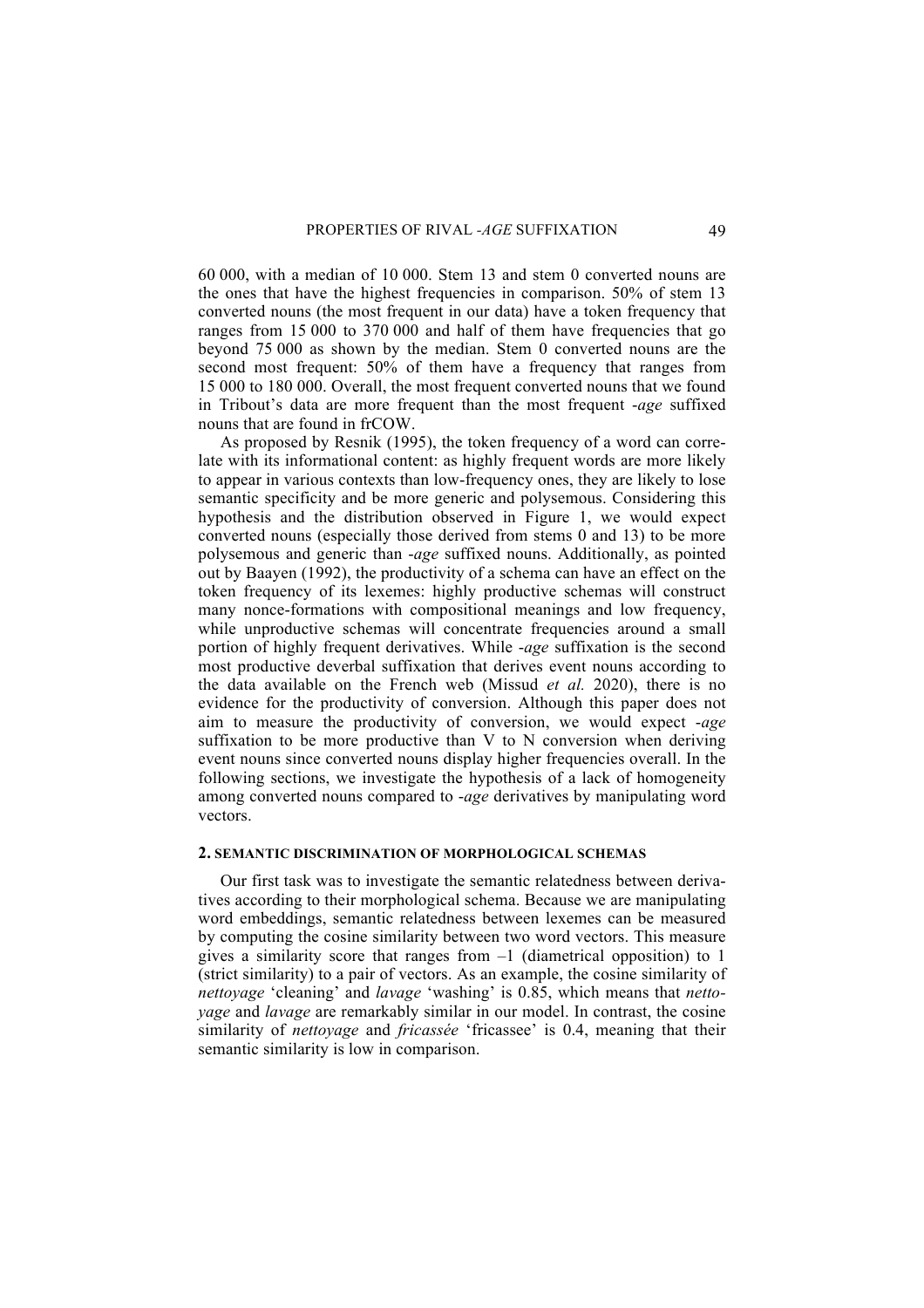Cosine similarity can be used to determine how semantically related the lexemes that belong to a certain morphological group are on average. Consequently, we searched the corpus for word similarities in order to elucidate the semantic homogeneity of derivatives of each type. For example, if -*age* suffixed nouns are more semantically similar to their pairs than to V to N converted nouns, there could be a proper semantic identity that differentiates N-age from other eventive nouns. Similarly, if V to N converted nouns are closer to each other than they are to N-age, converted nouns might present specific semantic properties related to the schema they derive from. Differences between -*age* suffixation and V to N conversion could be found in the degree of semantic relatedness their derivatives share with their pairs.

Moreover, the different types of V to N converted nouns can be investigated as well. Although Tribout (2010) showed that the semantic interpretation of converted nouns globally remained the same regardless of the stem selected for derivation, DSMs could help find discrepancies in the distributional properties of converted nouns that have not yet been examined. By discriminating V to N converted lexemes based on the stem they are derived from, we explore the hypothesis that there might be a semantic differentiation between stem 0, stem 12 and stem 13 V to N conversion and aim to address several questions: do V to N converted nouns have higher semantic similarity scores with converted nouns that are derived from the same stem? Do some stems group more semantically homogeneous V to N converted nouns than others; for example: are stem 12 converted nouns closer to their counterparts than stem 0 converted nouns are?

First, we present a study of the semantic attraction of derivatives based on their closest semantic neighbors. Then, we complement this study by examining the degree of attraction for each schema.

## **2.1. -***age* **suffixation vs. V to N conversion**

The *n*-closest neighbors of a given word are the n words that have the highest cosine similarity scores with the word, ranked from the most similar to the least similar (among the *n* most similar). For example, the 10 closest neighbors of *nettoyage* 'cleaning' are shown in (3).

(3) 1. *lavage* 'washing': 0.85 ; 2. *séchage* 'drying': 0.77 ; 3. *démontage* 'disassembling': 0.75 ; 4. *ramassage* 'pick-up': 0.73 ; 5. *remplissage* 'filling': 0.73 ; 6. *broyage* 'crushing': 0.72 ; 7. *rinçage* 'rinsing': 0.71 ; 8. *drainage* 'drainage': 0.71 ; 9. *désherbage* 'weeding': 0.71 ; 10. *polissage* 'polishing': 0.7

Here, *lavage* 'washing' is the closest neighbor of *nettoyage* 'cleaning', with a cosine similarity score of 0.85. The last neighbor, *polissage* 'polishing' is the one that has the lowest similarity score (0.7) among the 10 closest neighbors. For the purpose of this study, we computed the 10 closest neighbors of each derivative (except for stem 13 converted nouns that were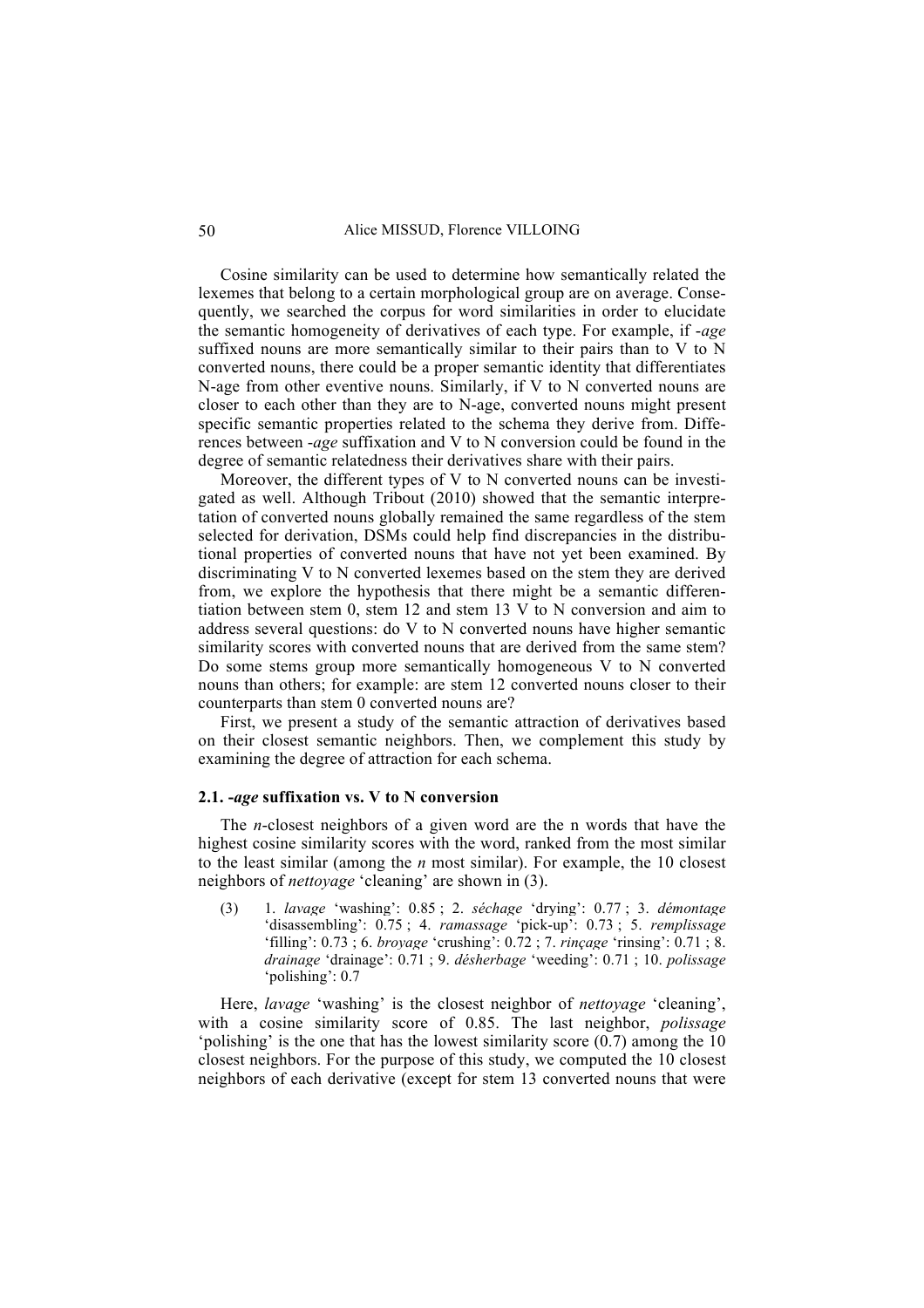too few in number to be considered for this experiment). In order to calculate the morphosemantic attraction between the lexemes, we counted the number of neighbors that belonged to the same morphological category as the tested derivative (-*age* suffixation, V to N conversion, stem 0 V to N conversion or stem 12 V to N conversion). For example, with (3), as all the neighbors are also N-age, *nettoyage* has an attraction score of 10/10, because all ten of its closest neighbors are derived from the same morphological schema. Each derivative was given an attraction score based on its neighbors. To make sure that the tested stem 0 and stem 12 converted nouns (for which fewer examples were collected compared to N-age) had equal chances of finding N-age or converted nouns derived from different stems in their neighbors, we downsampled the number of other derivatives. For example, when 71 stem 12 V to N converted nouns were tested, the cosine similarity scores were calculated on a sample of 71 stem 12 V to N converted nouns and 71 randomly chosen derivatives of other types.

We compared the distribution of attraction scores for -*age* suffixation, V to N conversion, stem 0 and stem 12 V to N conversion. If attraction scores are high for a great majority of lexemes of a certain type, semantic unity could be attributed to the schema they derive from.

Table 1 shows the attraction scores of the derivatives depending on their schema. The first row ("Range") shows the range of scores that lexemes derived from a schema can have. IQR ("interquartile range") shows the scores that are situated between the first and third quartile of the distribution (*i.e.* middle 50% of the lexemes' scores). The median is the value that separates the data into two halves: a median at 5 for a schema indicates that 50% of the scores are below 5 and that 50% are above 5. The last row indicates the average score (arithmetic mean) for each schema.

|            | N-age    | V to N converted N | Stem 0<br>Converted N | Stem 12<br>Converted N |
|------------|----------|--------------------|-----------------------|------------------------|
| Range      | $8 - 10$ | $0 - 10$           | $1 - 10$              | $5 - 10$               |
| <b>IQR</b> | $9 - 10$ | $5 - 10$           | $5 - 8$               | $8 - 10$               |
| Median     | 10       | 10                 |                       |                        |
| Mean       | 91%      | 77%                | 63%                   | 84%                    |

Table 1. − Distribution of attraction scores

The results in Table 1 show that N-age are the derivatives that attract their pairs the most. The total N-age in our data can have 8 to 10 N-age in their closest neighbors while 50% have 9 to 10 (IQR). The median of 10 indicates that in most cases, no V to N converted noun can be found among the closest neighbors of N-age. On average, 91% of their neighbors are -*age* suffixed nouns as well.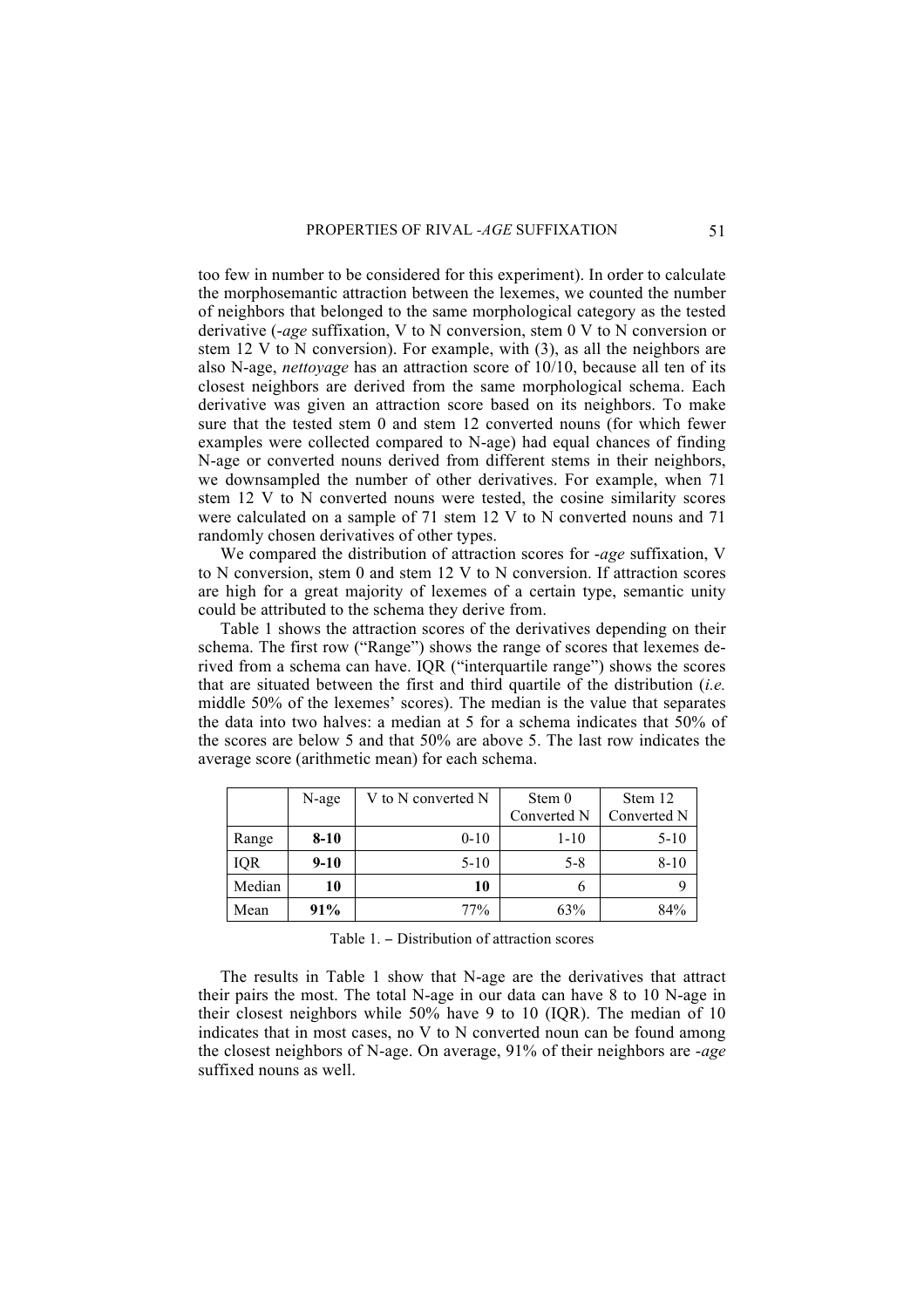Additionally (not shown in Table 1), we calculated the average proportion of stem 0, stem 12 and stem 13 V to N converted nouns that are found in -*age* suffixation's closest neighbors. On average, we found 6.4% of stem 0, 1.8% of stem 13 and 0.5% of stem 12 V to N converted nouns. Stem 0 converted nouns are by far the most frequent converted lexemes among the 10 closest neighbors of N-age, while stem 12 V to N converted nouns only appear marginally. Note that stem 13 converted nouns are underrepresented in our data (12 items) and are therefore less likely to appear among the neighbors or any derivative than N-age, stem 0 and stem 12 converted nouns. Their striking representativity among the closest neighbors of -*age* derivatives is thus more significant than that of stem 12 V to N converted nouns. These results indicate that stem 12 V to N converted nouns might not share -*age* derivatives' distributional properties, while stem 0 and stem 13 V to N converted nouns could have some semantic properties in common.

Although attraction scores are not as high for  $V$  to  $N$  conversion as a whole, the results in Table 1 show that a majority of V to N converted nouns are found among their 10 closest neighbors as well. While the number of V to N converted nouns among V to N converted nouns' neighbors ranges from 0 to 10, 50% of converted nouns have 5 to 10 converted nouns among their neighbors. With a median of 10, most converted nouns only attract converted nouns. On average, 77% of their neighbors are V to N converted nouns. Overall, V to N converted nouns attract their pairs, but not as strikingly as N-age do. Compared to V to N conversion, -*age* suffixation appears as more semantically homogeneous, a feature that has already been observed when comparing N-age with N-ment and N-ion (Wauquier *et al.* 2019, forthcoming).

Nonetheless, the results for stem 0 and stem 12 V to N converted nouns indicate that the semantic homogeneity varies greatly from one stem to the other. Stem 0 V to N converted nouns can only be slightly discriminated from the other derivatives in our data. The number of stem 0 V to N converted nouns among the neighbors ranges from 1 to 10. As the median shows, 50% of stem 0 converted nouns have more than 6 stem 0 converted nouns among their neighbors. With an average of 63%, stem 0 V to N converted nouns do not attract their pairs as significantly as V to N converted nouns in the general case. Stem 12 V to N converted nouns have much higher scores in comparison. The number of stem 12 converted nouns found in the 10 closest neighbors ranges from 5 to 10, with 50% of them having 8 to 10 stem 12 V to N converted nouns among their neighbors. The median shows that half of stem 12 V to N converted nouns attract more than 9 of their pairs. On average, 84% of their neighbors are stem 12 converted nouns. Stem 12 conversion attraction scores are closer to those of -*age* suffixation than to those of V to N conversion (without discriminating stems).

While Tribout (2010, 2015) showed that the semantic classes to which converted nouns belonged were not strikingly distinguishable depending on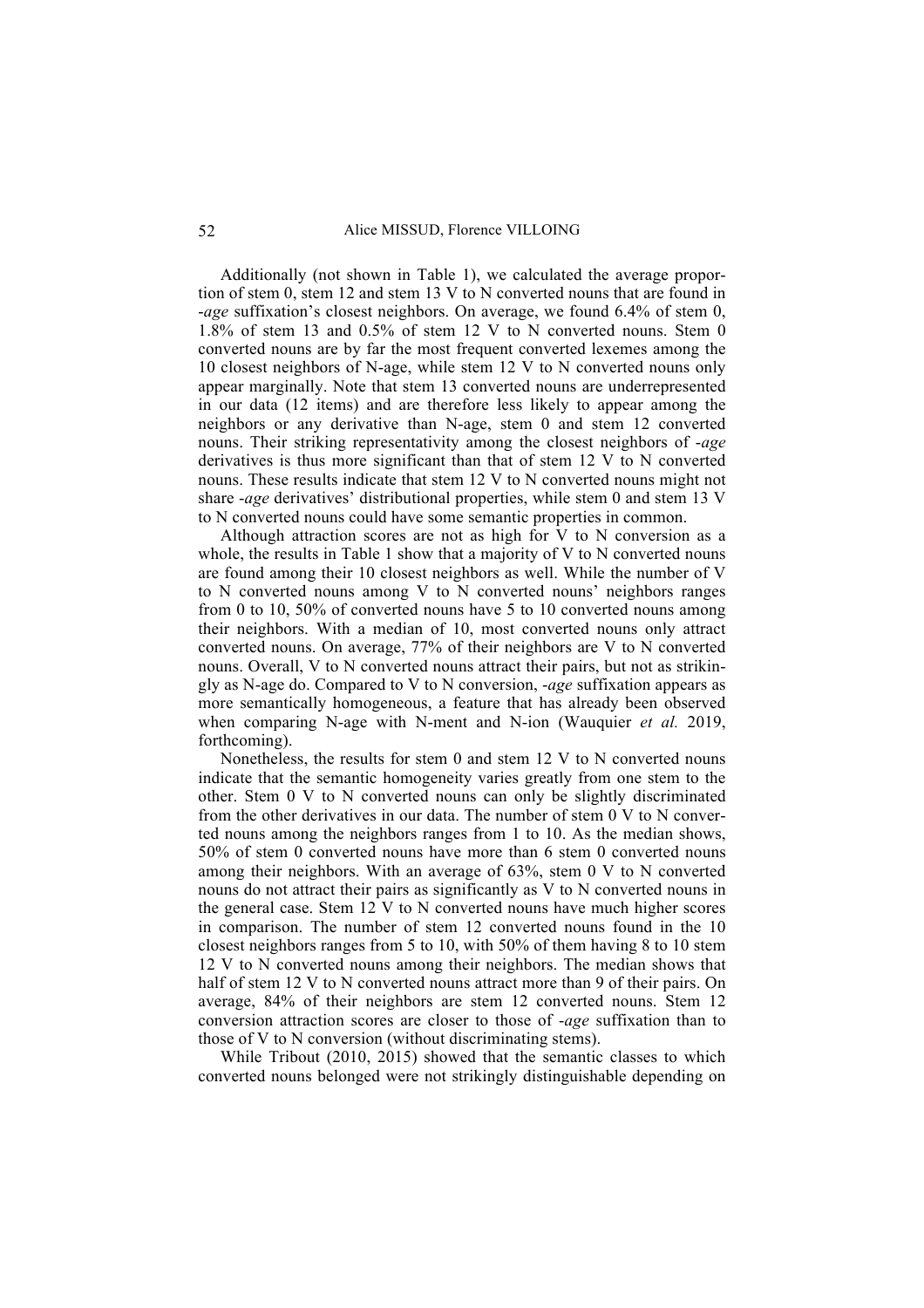the stem selected for derivation, these preliminary results reinforce our hypothesis that V to N converted nouns can in fact be discriminated. In the following section, we investigate the degree of attraction that lexemes maintain with each other depending on the schema they derive from.

### **2.2. Degrees of semantic attraction between the closest lexemes**

As we are manipulating a small amount of data it is usual to come across closest neighbors that have low similarity scores with the tested derivative. For example, in the 10 closest neighbors of *regain* 'revival' (stem 0), we find *renouveau* 'renewal' (stem 0), with a satisfactory cosine similarity score of 0.63, but also *dégoût* 'disgust' (stem 0) with a score of 0.42, which would not intuitively be considered as semantically close to *regain* as *renouveau*. To get a better sense of the actual semantic relatedness of the neighbors of a derivative, the average cosine similarity scores of the neighbors of each derivative must be measured and compared according to the schema it derives from. This would help gain clearer insight into whether N-age' neighbors have higher similarity scores with their pairs at each position than V to N converted nouns' neighbors, thereby supporting the intuition that -*age* suffixation derives nouns that are more semantically homogeneous than conversion.

For each schema, we computed the average cosine similarity score at each position for all the neighbors that derive from the same schema. Neighbors are ranked from the closest (position 1) to the farthest among the 10 closest (position 10). For example, with -*age* suffixation, the cosine similarity scores of all N-age that appeared among N-age' neighbors were averaged at each position (1 to 10). When no N-age could be found for a position, the position was given a score of 0. This gave us a list of 10 scores for -*age* suffixation that we could compare with the same lists of scores obtained for V to N conversion, stem 0, stem 12 and stem 13 conversion. This enables several questions to be addressed: on average, does the closest neighbor of an N-age have a higher similarity score than that of a stem 12 V to N converted noun? Do the closest neighbors of stem 12 converted nouns have higher similarity scores than stem 0 converted nouns? Although there are few of them, what are stem 13 converted nouns' similarity scores with their pairs?

Figure 2 shows the difference between schemas according to the average similarity scores of their neighbors.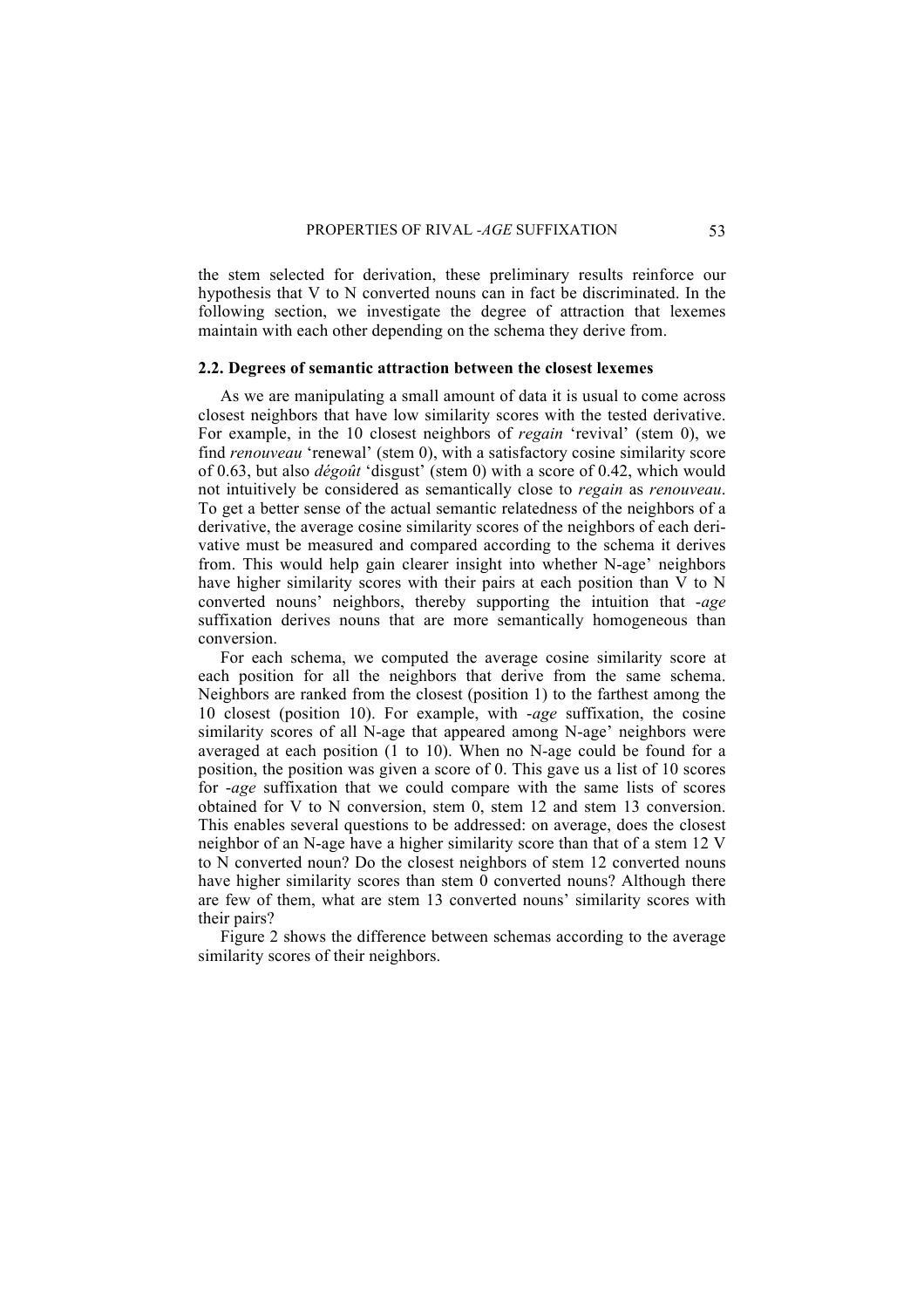



The X-axis indicates the position of the neighbors (from 1 to 10) and the Y-axis the average cosine similarity of the neighbors that appear at a certain position. Each schema is represented by a curve. A higher curve at each position means that the average cosine similarity of the neighbors derived from the same morphological schema is greater for a schema, therefore the semantic relatedness between nouns derived with the same morphological schema is higher. When the curve declines at a position before rising (as in position 2 for stem 12 V to N converted nouns), it indicates that few derivatives of the same schema are found at one position among the neighbors.

The results show that N-age are by far the ones that maintain the highest similarity scores with their -*age* suffixed neighbors regardless of the position. Their closest neighbors (in position 1) have an average score of approximately 0.7. The average cosine similarity scores do not fall below 0.55 (position 10). The other curves indicate the scores of converted nouns according to the stem they select. Among them, stem 12 V to N converted nouns are the ones that have the highest similarity scores with their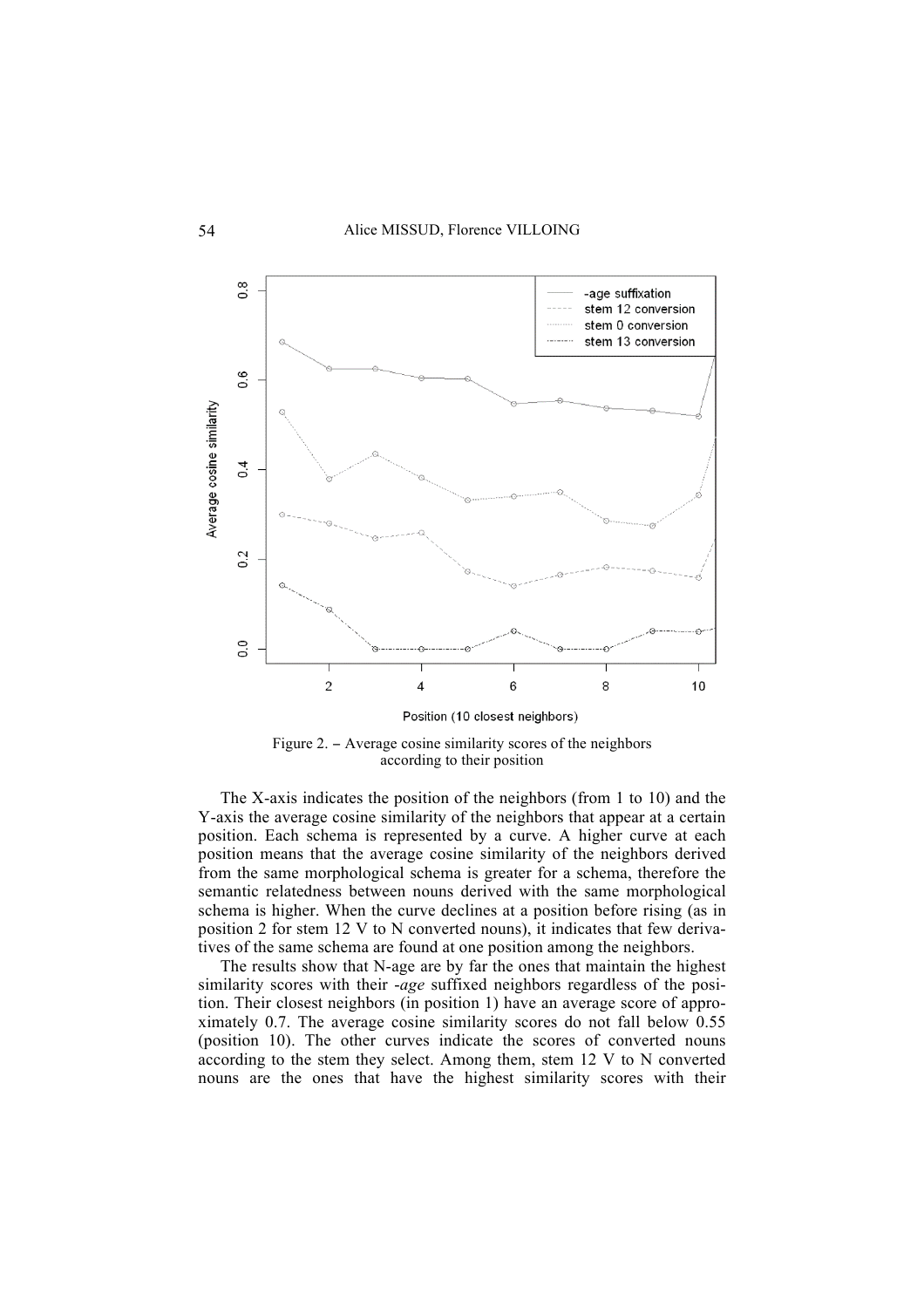neighbors at each position, the highest similarity score being at position 1 with a little more than 0.5 and the lowest score below 0.4 at position 9. Comparatively, stem 0 converted nouns have lower similarity scores at each position, with their highest score reaching 0.3 at position 1. Their scores can fall below 0.2 at position 6. Finally, stem 13 V to N converted lexemes are the ones with the lowest similarity scores. Their highest average similarity score reaches 0.2 at position 1. Unsurprisingly, as few stem 13 V to N converted nouns are taken into account, half of the positions (3, 4, 5, 7 and 8) have a score of 0 which means that no stem 13 converted noun could be found in the neighbors at these positions.

These results correlate with the ones presented in the previous section (Table 1). On average, N-age derivatives have the highest semantic proximity with their -*age* suffixed neighbors: they attract them more than the other schemas, and the ones they attract have high similarity scores. Converted nouns maintain a lower semantic proximity with their pairs in comparison. However, stem 12 V to N converted nouns stand out as they are more likely to attract their pairs with which they have the highest similarity scores. The semantic consistency observed among N-age and stem 12 converted nouns led us to hypothesize that the two schemas might occupy distinct semantic niches. In order to consolidate our intuition that the distributional properties of N-age and stem 12 V to N converted nouns might not overlap, we also looked at the farthest neighbors of N-age with the expectation that we would find a majority of stem 12 converted nouns.

# **2.3. The farthest neighbors of N-age**

The 10 farthest neighbors of -*age* suffixed nouns include the derivatives that have the lowest cosine similarity scores, *i.e.* the nouns with which N-age have the least in common. For example, the 10 farthest neighbors of *nettoyage* are given in (4). According to our data, *pensée* is the derivative that has the lowest similarity score (-0.17) with *nettoyage*.

(4) 1. *pensée* 'thinking': -0.17 ; 2. *vocalise* 'singing exercise': -0.16 ; 3. *revue* 'magazine': -0.15 ; 4. *huée* 'booing': -0.15 ; 5. *feinte* 'feint': -0.13 ; 6. *promesse* 'promise': -0.13 ; 7. *défaite* 'defeat': -0.13 ; 8. *dictée* ; dictation': -0.12 ; 9. *embrouille* 'confusion': -0.11 ; 10. *venue* 'arrival':  $-0.1$ 

We calculated the number of stem 0, stem 12 and stem 13 V-to-N converted nouns that were found among the 10 farthest neighbors of all N-age in our data. Table 2 shows the proportion of derivatives according to the schema they derive from.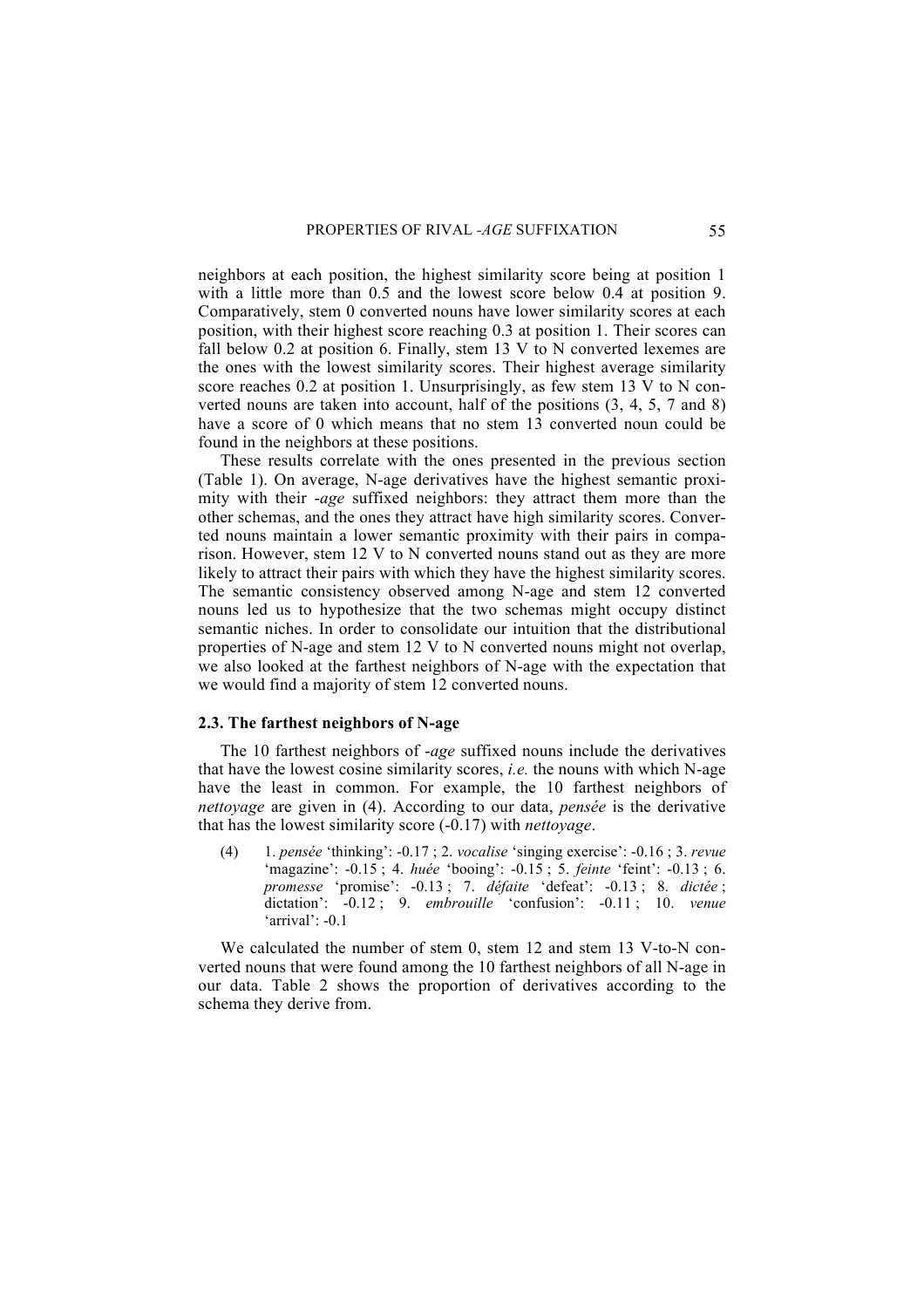#### 56 Alice MISSUD, Florence VILLOING

|            | N-age   | Stem 0 V to<br>N conversion | Stem 12 V to<br>N conversion | Stem 13 V to N<br>conversion |
|------------|---------|-----------------------------|------------------------------|------------------------------|
| Range      | $0 - 2$ | $0 - 7$                     | $2 - 10$                     | $0 - 2$                      |
| <b>IQR</b> | $0 - 1$ | $2 - 4$                     | $5-8$                        | $0 - 1$                      |
| Median     | 0       |                             | o                            |                              |
| Mean       | 3%      | 30%                         | 61%                          | $4\%$                        |

Table 2. − Proportion of derivatives among the 10 farthest neighbors of -*age* suffixed nouns

Unsurprisingly, the proportion of N-age does not exceed 2 and is closer to 0 as shown by the median. Of all V to N converted nouns, those that are derived from stem 13 are the ones that are the hardest to find. As shown in Table 2, there are as many N-age as stem 13 V to N converted nouns in the farthest neighbors (0 to 2); however, this may be due to their poor level of representativeness. Among stem 0 V to N converted nouns, between 0 and 7 appear in the farthest neighbors. In 50% of cases, we find 2 to 4 stem 0 V to N converted nouns (with a median of 3). Finally, stem 12 V to N converted nouns are the most numerous: 61% of the least similar derivatives of N-age in our data are stem 12 converted nouns. With a median of 6, the number of stem 12 V to N converted nouns found in the farthest neighbors ranges from 2 to 10. 50% of N-age have between 5 and 8 stem 12 V to N converted nouns among their farthest neighbors. Stem 12 V to N conversion is the type of conversion that has the least in common with -*age* suffixation.

# **2.4. Overview**

Our results provided evidence in favor of -*age* suffixation's semantic homogeneity: N-age predominantly attract their pairs and maintain the highest semantic similarity with them. Although V to N converted nouns are not as semantically homogeneous, stem 12 V to N converted nouns stand out as more likely to attract other stem 12 converted nouns with which they have the highest scores compared to other types of conversion. The results in Table 2 show that stem 12 V to N converted nouns are the derivatives that appear the most among N-age' farthest neighbors, which indicates that the two can be discriminated. These results are consistent with the hypotheses that were made in 1.4 regarding the potential homogeneity of less frequent N-age compared to highly frequent converted nouns. One reason could be that the two schemas occupy distinct semantic niches that do not overlap while stem 0 and stem 13 V to N conversion are more semantically versatile. To explore this idea further, we investigated how derivatives scatter or cluster depending on the schema they derive from.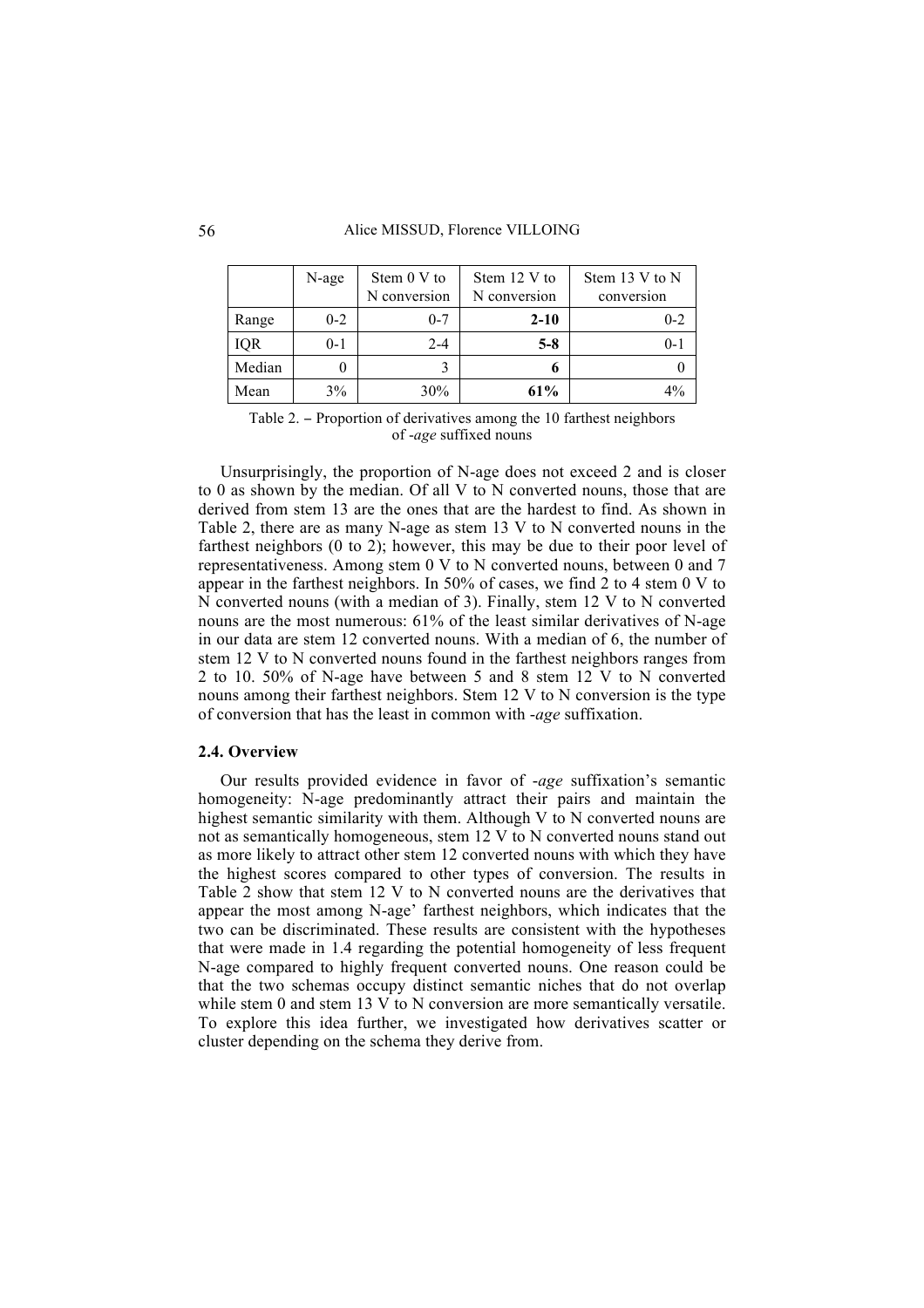#### **3. SEMANTIC DISPERSION**

In this section, we investigate the semantic dispersion of derivatives in order to explore whether schemas can be discriminated based on the degree of scattering and clustering of the lexemes that they construct. This experiment aims to confirm the quantitative observations given in Section 2. Considering previous results, N-age and stem 12 V to N converted nouns were expected to cluster the most with their pairs, while stem 0 and stem 13 converted nouns were expected to show a wider spread.

In order to quantitatively assess the semantic distribution of our lexemes, we built a classifier that discriminates schemas based on the dispersion of their lexemes using the cosine similarity scores that were presented in Section 2. If our intuitions are correct, we expect that a classifier based solely on attraction scores will confuse N-age with stem 12 V to N converted nouns as both behave in a similar fashion, and stem 0 converted nouns with stem 13 converted nouns as they are more semantically dispersed. We also expect that the classifier will be able to easily discriminate N-age and stem 12 V to N converted nouns from stem 0 and stem 13.

The classifier takes lists of scores as input vectors and predicts the schema of a noun by comparing its vector with centroid vectors of the same dimensions. For each derivative, we constructed an 11-dimensional vector: the first dimension corresponds to the proportion of nouns derived from the same morphological schema in the 10 closest neighbors of the derivative (as computed in 2.1.). For example, the first dimension of *nettoyage* 'cleaning' would be 1.0 as 10 out of its 10 neighbors are N-age (cf. 'prop.' in Table 3). The other 10 dimensions of the vector correspond to the cosine similarity scores of the 10 closest neighbors of the derivatives ranked from closest to farthest among the closest (n1, ..., n10 in Table 3). Neighbors that are not derived from the same schema are assigned a score of 0.0.

|                                                                                                                                                                                              | $\vert$ prop. $\vert$ n1 $\vert$ n2 $\vert$ n3 $\vert$ n4 $\vert$ n5 $\vert$ n6 $\vert$ n7 $\vert$ n8 $\vert$ n9 $\vert$ n10 |  |  |  |  |  |
|----------------------------------------------------------------------------------------------------------------------------------------------------------------------------------------------|------------------------------------------------------------------------------------------------------------------------------|--|--|--|--|--|
| $\sqrt{\frac{net}{2}}$ 1.0 $\sqrt{\frac{0.85}{0.77}}$ $\sqrt{\frac{0.75}{0.73}}$ $\sqrt{\frac{0.73}{0.72}}$ $\sqrt{\frac{0.71}{0.71}}$ $\sqrt{\frac{0.71}{0.71}}$ $\sqrt{\frac{0.71}{0.71}}$ |                                                                                                                              |  |  |  |  |  |

Table 3. − Example of an input vector (*nettoyage* 'cleaning')

To predict a schema for a noun, the classifier computes the Euclidean distance (2-norm distance) between its input vector (as in Table 3) and 4 centroid vectors representing each schema. In our case, a centroid vector is the average of all input vectors of nouns derived from the same schema, except for the input vector of the noun that is tested<sup>4</sup>. For example, stem  $12$ conversion's centroid vector will be the average of all stem 12 converted nouns' input vectors. The prediction is based on the smallest Euclidean

 <sup>4</sup> We used cross-validation to compute centroids that did not include the tested input vector.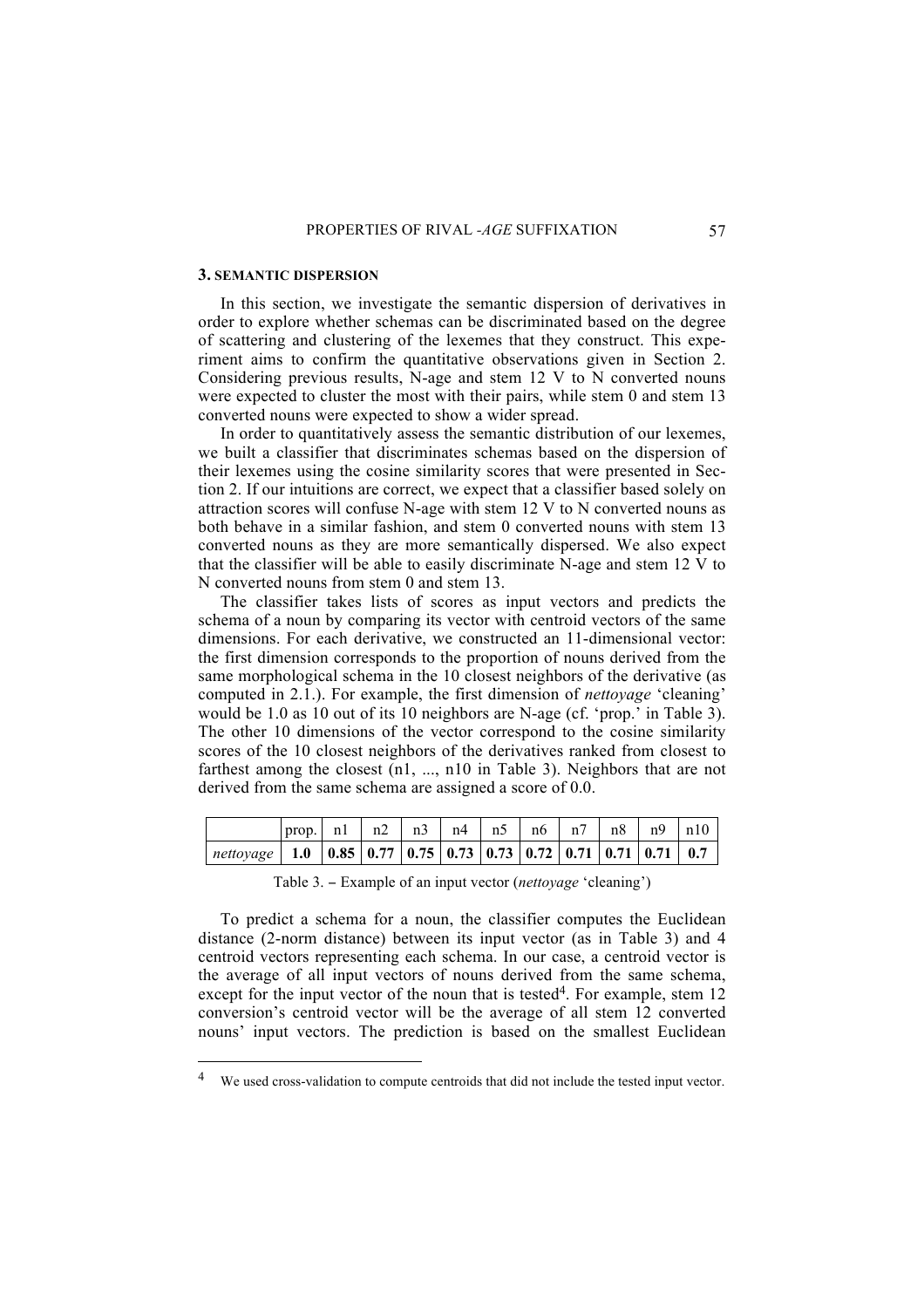distance between the input and the centroid vectors. Thus, if an input vector is closer to -*age* suffixation's centroid than to stem 0, stem 12 or stem 13 conversion's centroids, the noun corresponding to the input vector will be classified as an -*age* derivative.

Table 4 shows the results of the classifier through a confusion matrix. The rows indicate the schema predicted by the classifier and the columns the actual schema. Values in bold are the true positives (nouns that were correctly predicted by the classifier).

|          | -age | stem $0$ | stem 12 | stem 13 | total |
|----------|------|----------|---------|---------|-------|
| -age     | 127  |          | 17      |         | 149   |
| stem $0$ |      | 34       | 11      |         | 51    |
| stem 12  | 18   | 10       | 38      |         | 66    |
| stem 13  |      | 18       |         | 11      | 34    |
| total    | 150  | 67       |         | 12      | 300   |

Table 4. − Confusion matrix of the classifier's prediction

# **3.1. -***age* **suffixation results**

As shown in Table 4, the classifier predicted that 149 derived nouns were N-age as their input vectors were closer to -*age* suffixation's centroid vector. Among them, 127 are indeed N-age, while 5 are actually stem 0 V to N converted nouns and 17 are stem 12 converted nouns in our data. None of them are stem 13 converted nouns.

Additionally, we calculated the precision, recall and F-1 scores using the results in Table 4. Precision is a measure that evaluates the sensitivity of a classification for a class (in our case, a schema) by dividing the number of correctly predicted instances by the number of predicted instances. Recall, on the other hand, measures the specificity; it is the fraction of the total amount of correctly predicted instances. Here, -*age* suffixation has a precision score of 85.2% and a recall score of 84.6%. The F1-score (or Fmeasure) is the weighted harmonic mean of precision and recall, which gives 84.8% for -*age* suffixation, meaning that the classifier is able to predict Nage correctly.

# **3.2. Stem 0 conversion results**

51 stem 0 V to N converted nouns were predicted by the classifier. Among them, 34 are indeed stem 0 converted nouns, 5 are N-age and 11 are stem 12 V to N converted nouns while only one was confounded with stem 13 conversion. The classifier obtains a precision of 66.6%, a recall of 50.7% and an F1-score of 57.5% for this class, which is only slightly better than random guessing (50%).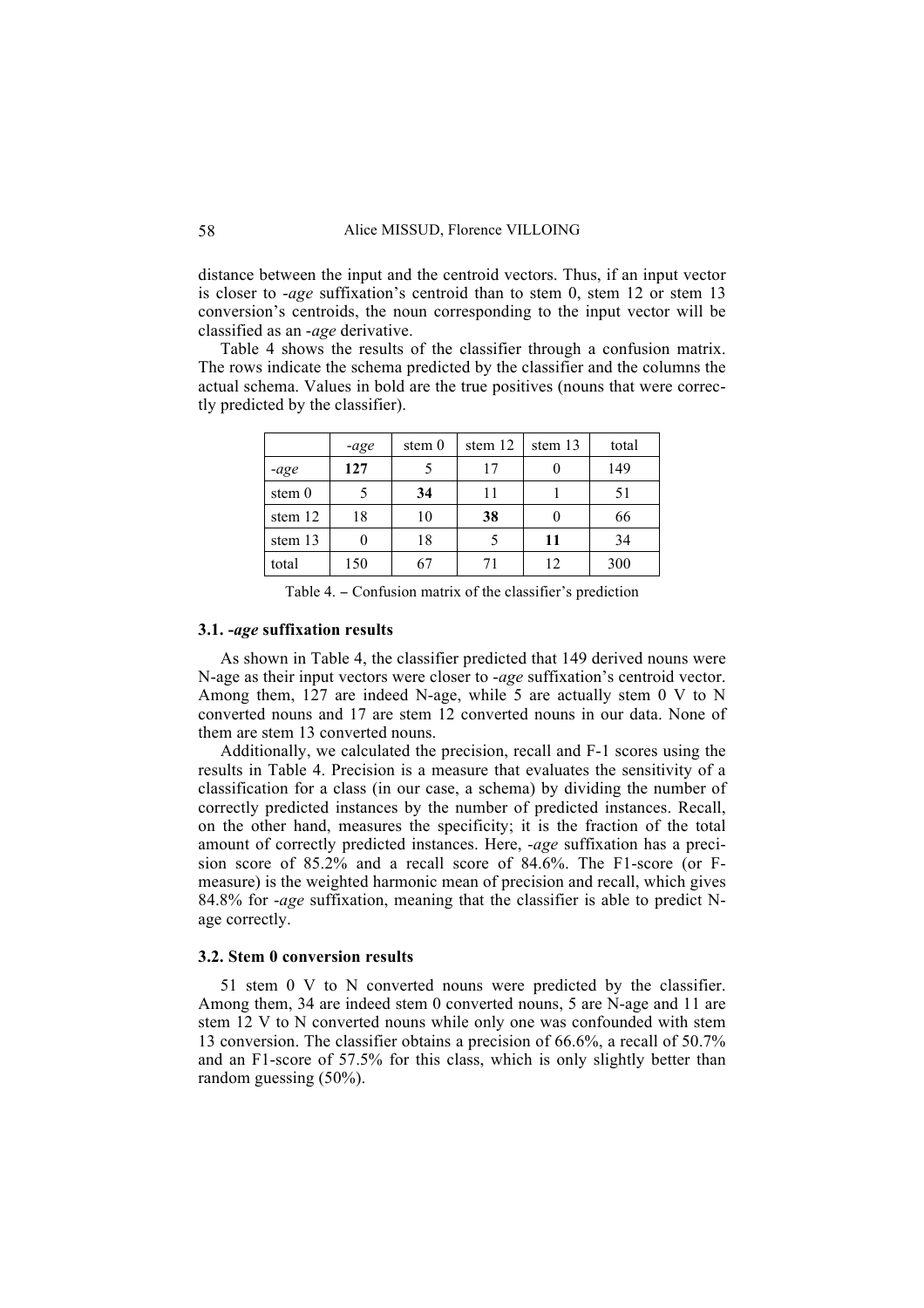### **3.3. Stem 12 conversion results**

In total, 66 nouns were classified as stem 12 V to N converted nouns. 38 were correctly predicted, while 18 were N-age and 10 were stem 0 V to N converted nouns. As for -*age* suffixation, none were confused stem 13 converted nouns. The scores are slightly lower than those of stem 0 conversion: with a precision of 57.5%, a recall of 53.5% and an F1-score of 55.4%, the classification is not significantly better than random guessing.

# **3.4. Stem 13 conversion results**

Lastly, the classifier predicted 34 stem 13 V to N converted nouns. Among them, 11 stem 13 converted nouns in our data were correctly predicted. 5 were actually stem 12 V to N converted nouns and 18 were stem 0 converted nouns. No stem 13 converted noun was mistaken for an N-age. Stem 13 conversion obtains a precision of 32.3%, a recall of 91.6% and an F1-score of 47.7%. Stem 13 converted nouns are the ones that the classifier is the least able to predict.

#### **3.5. Conversion results**

The performance of the classifier on converted nouns as a whole was measured by combining stem 0, stem 12 and stem 13 conversion results. The precision score for conversion is 84.7%, while the recall is 85.3%. As for -*age* suffixation, conversion obtains an F1-score of 84.9% which shows that the classifier can easily discriminate the two schemas.

For the most part, our classifier based on closest neighbors' attraction scores successfully predicted the schema of a noun when the noun is highly clustered with its pairs and when it is highly dispersed. Consequently, -*age* suffixation (the most homogeneous) and stem 13 conversion (the most scattered) are the schemas for which the classifier exhibits the highest recall scores. As expected, the classifier has trouble discriminating between -*age* suffixed nouns and stem 12 converted nouns, which is not surprising as both attract a great proportion of their pairs with high similarity scores. Stem 12 converted nouns that the classifier mistakes for -*age* suffixed nouns are the ones that cluster the most (*traversée* 'crossing', *randonnée* 'hike', *découverte* 'discovery', *fricassée* 'fricassee', *gelée* 'frost', *étuvée* 'steaming'). The -*age* suffixed nouns that are confounded with converted nouns (mostly stem 0 and stem 13) are those that are less clustered such as *blocage* 'blocking', *apprentissage* 'learning', *vernissage* 'coating, vernissage' or *témoignage* 'testimony'. Unsurprisingly, stem 0 converted nouns that are scattered are predicted as stem 13 converted nouns. Stem 0 converted nouns can sometimes be mistaken with stem 12 converted nouns when they are clustered (*dégonfle* 'letting down', *démerde* '(action of) getting by', *débrouille* '(action of') dealing with it'). Again, the results obtained with the classifier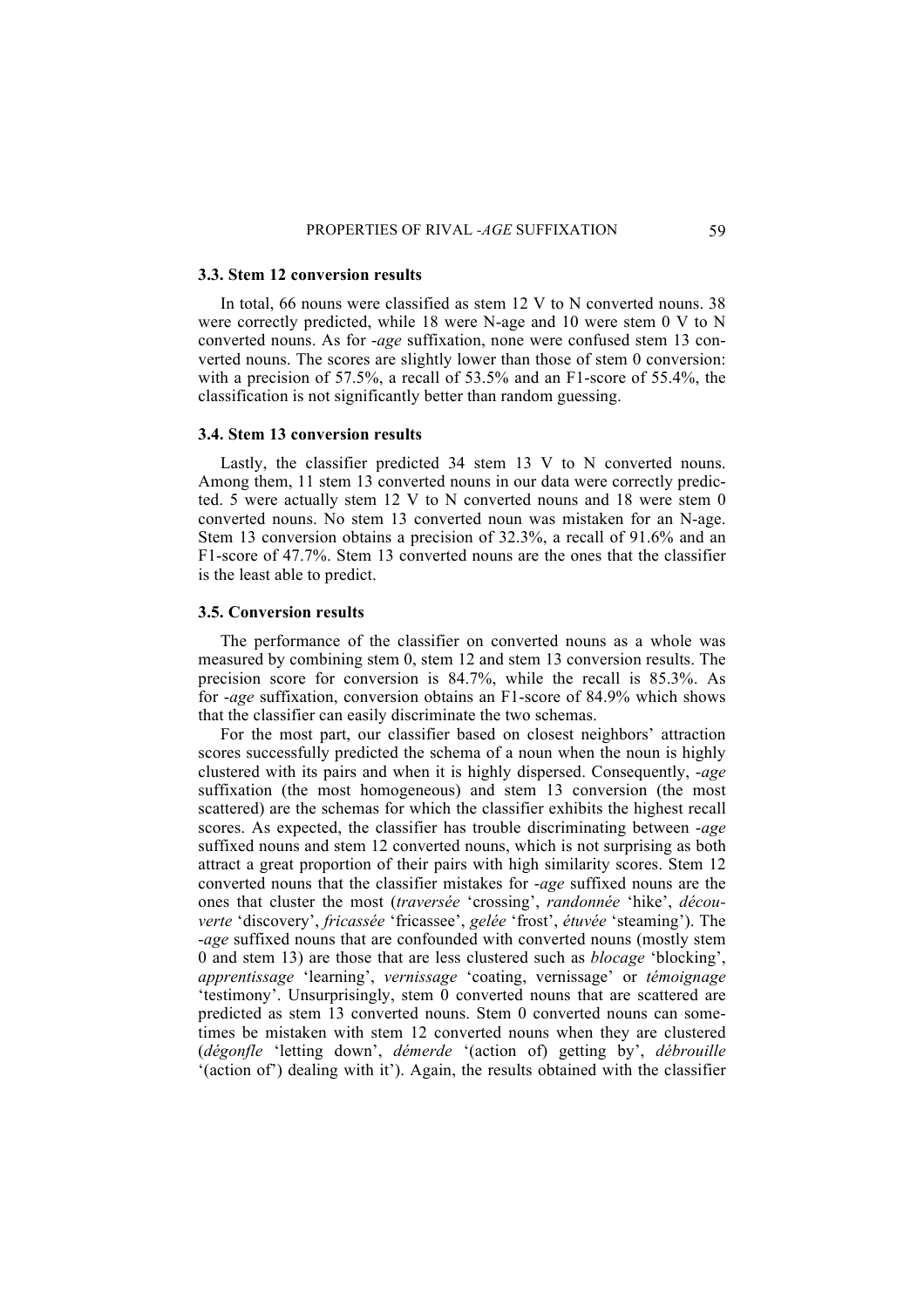show that the least frequent (N-age and stem 12 converted nouns) and the most frequent kinds of derivatives (stem 0 and stem 13 converted nouns), as shown in 1.4., are the ones that are the most frequently confounded.

Overall, the results show that the dispersion of lexemes differs significantly depending on the schema (although not always depending on the stem selected for conversion, as stated by Tribout 2010), thus confirming our intuitions that the semantic behavior of lexemes can be quantitatively discriminated. In the following section, we present a qualitative analysis of the semantic niches that were found for each schema.

#### **4. SEMANTIC NICHES**

We hypothesize that the groupings observed in the distribution of derivatives are motivated by the sharing of common semantic values related to the morphological schema the lexemes are derived from. Here, we define a semantic niche as an ensemble of lexemes derived from the same schema that gather semantically (in terms of cosine similarity) and that share a common semantic property that we identified.

# **4.1. Semantic niches of -***age* **suffixation**

The distribution of N-age led us to identify a semantic property characteristic of these nominalizations: these event nouns seem to systematically imply either a concrete object for the realization of the process denoted by the base verb, or the linking of objects. The object concerned can be either an instrument (5) or an object (which can be a place) used as a container or a storage place (6). The linking of objects mainly concerns humans who are linked to one another via what the N-age denotes (7).

- (5) *freinage* 'braking', *étiquetage* 'labelling', *patinage* 'skating, polishing', broyage 'shredding', *raffinage* 'refining', *forage* 'drilling'
- (6) *remplissage* 'filling'*, compostage* 'composting'*, stockage* 'storage'*, entreposage* 'storing'*, garage* 'garage'*, archivage* 'archiving'*, recyclage* 'recycling'
- (7) *mariage* 'wedding'*, concubinage* 'cohabitation'*, parrainage* 'patronage'*, jumelage* 'twinning'

For N-age involving an instrument, several semantic clusters can be observed:

– Cluster referring to body care (8)

(8) *rasage* 'shaving', *gommage* 'exfoliation', *massage* 'massage', *modelage* 'body massage', *bronzage* 'suntan'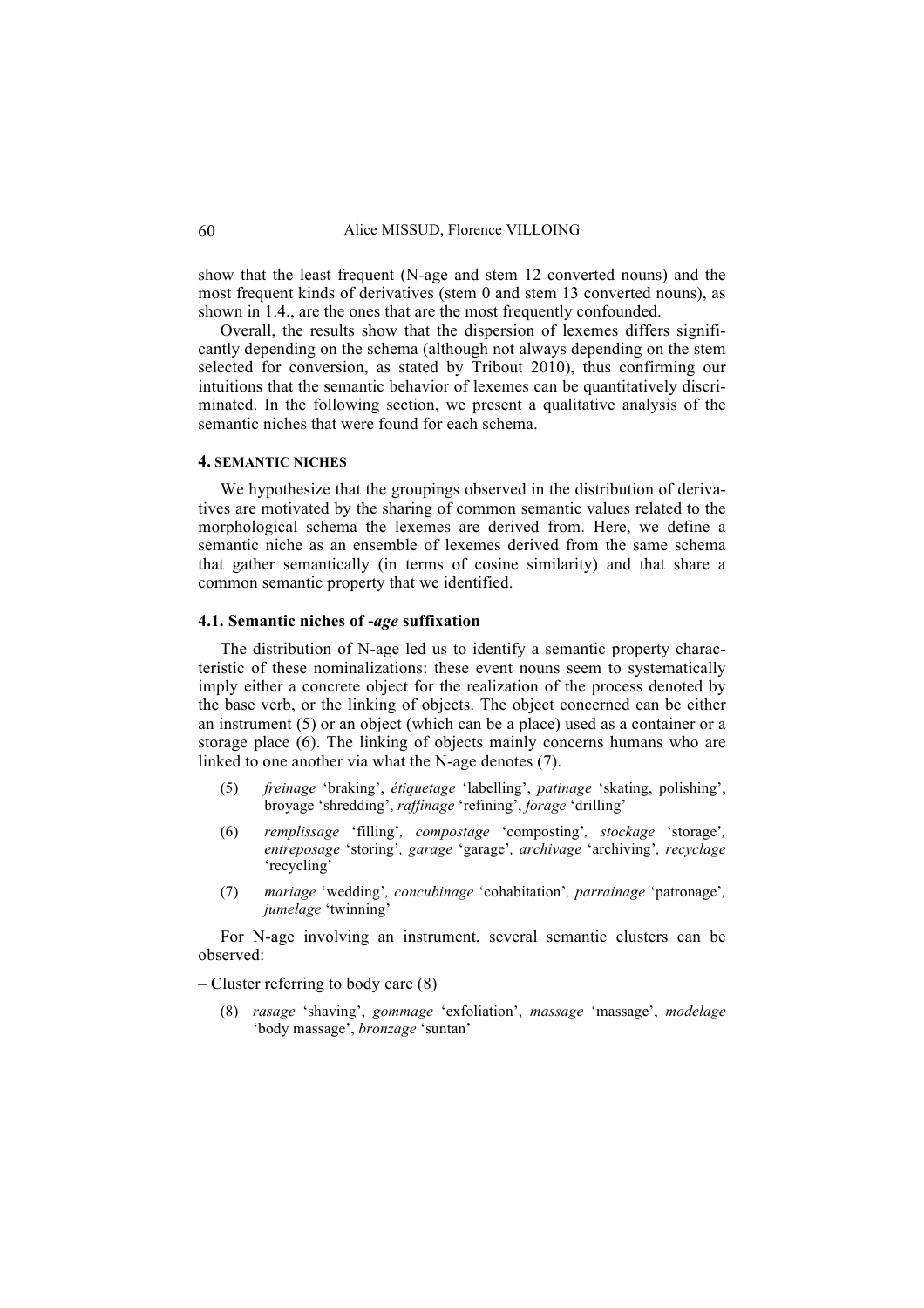- Cluster referring to household activities (9)
	- (9) *lavage* 'washing', *rinçage* 'rinsing', *nettoyage* 'cleaning', *séchage* 'drying'
- Cluster referring to waste management (10)
	- (10) *ramassage* 'collection', *broyage* 'shredding', *désherbage* 'weeding', *compostage* 'composting', *recyclage* 'recycling'
- Cluster referring to cultivation, gardening (11)
	- (11) *arrosage* 'watering', *élagage* 'pruning', *épandage* 'spreading', *abattage* 'felling', *hivernage* 'wintering'
- Cluster referring to vehicles (12)
	- (12) *décollage* 'takeoff', *démarrage* 'start-up', *atterrissage* 'landing', *mouillage* 'anchorage', *allumage* 'ignition'
- Cluster referring to the organization/disorganization of data (13)
	- (13) *décryptage* 'decoding', *décodage* 'decoding', *paramétrage* 'configuration', *filtrage* 'filtering', *brouillage* 'jamming'
- Cluster referring to the manufacture of films, movies (14)
	- (14) *doublage* 'dubbing', *visionnage* 'viewing', *mixage* 'mixing', *montage* 'editing', *bruitage* 'sound effects', *coloriage* 'coloring', *reportage* 'report'
- Cluster referring to malicious acts (15)
	- (15) *cambriolage* 'burglary', *braquage* 'hold-up', *sabotage* 'sabotage', *pillage* 'pillaging'

The -*age* suffixed nouns in our corpus comprise very few pure event nouns that do not imply an object. This result is in line with Wauquier *et al.* (forthcoming) that studies the semantic distinction between -*age* and -*ion* deverbals in French (also using DSMs) and that highlights the technical nature of N-age, which are more related to the fields of industry, agriculture or crafts<sup>5</sup>. This is also consistent with Fradin (2014)'s results showing that N-age, compared to N-ment, combine preferentially with complements denoting concrete objects.

Uth (2010) suggests that this semantic affinity between N-age and things of technical nature is linked to the multiplication of the suffix in the 19th century, during the industrial revolution.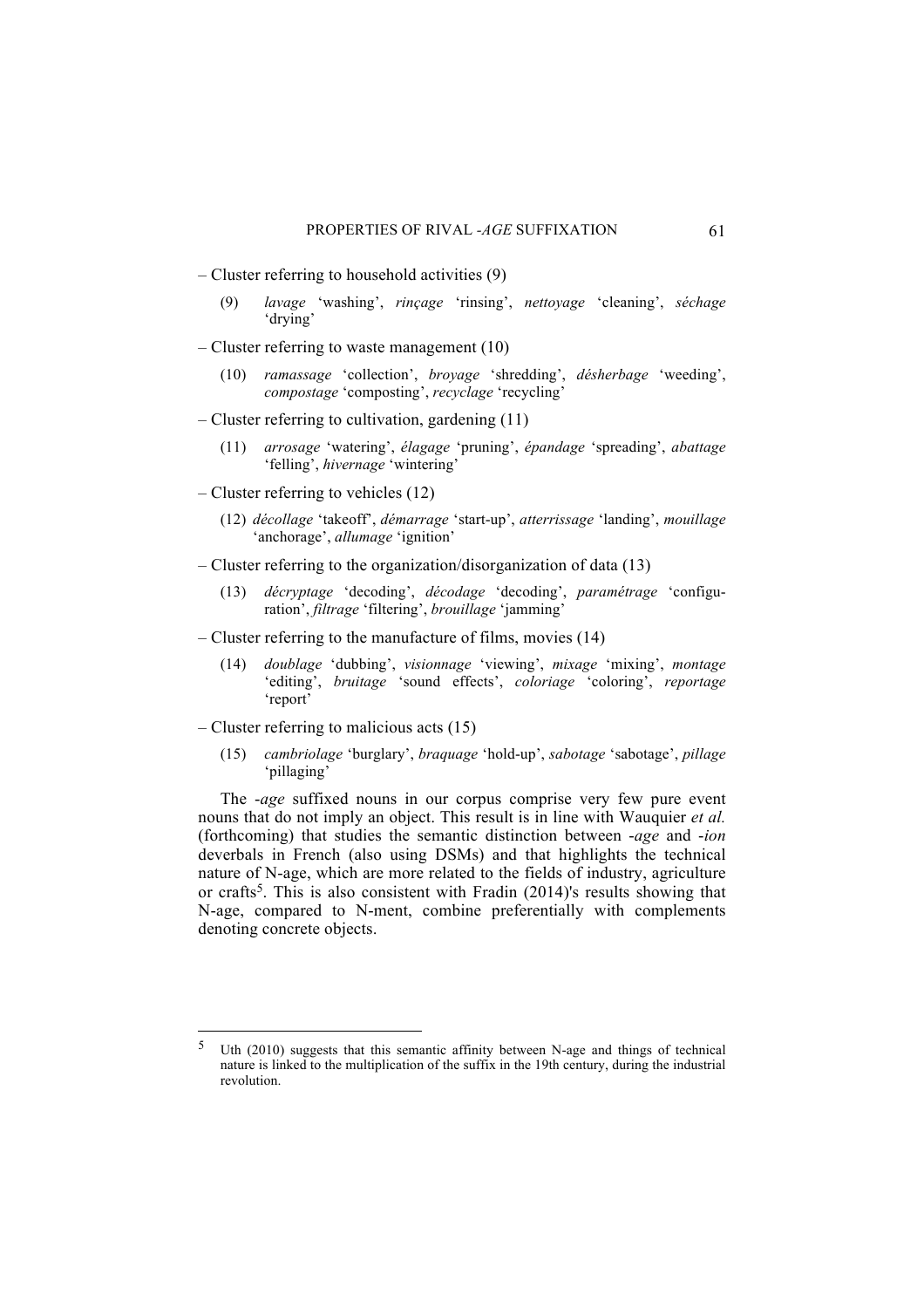# **4.2. Semantic properties of V to N conversion**

The examination of the distribution of deverbal converted nouns showed the opposite: these are usually generic event nouns. However, they can be grouped into semantic clusters, especially depending on the stem of the base verb on which they are built.

# **4.2.1. Deverbal converted nouns deriving from stem 12**

The conversion selecting stem 12 of the base verb provides the most clustering next to pure event nouns (16).

– Pure event nouns

- (16) *venue* 'arrival', *plainte* 'complaint', *poussée* 'thrust', *avancée* 'advance', *battue* 'beat', *pensée* 'thought', *percée* 'opening', *remontée* 'increase', *astreinte* 'constraint'.
- Clusters referring to meteorological events (17)
	- (17) *éclaircie* 'sunny spell', *accalmie* 'lull', *crue* 'flood'
- Cluster referring to moving (18)
	- (18) *chevauchée* 'horse ride', *virée* 'trip', *tournée* 'round', *ruée* 'rush'

– Cluster referring to activities in which a body part is involved (without this being considered as an instrument) (19)

(19) *étreinte* 'hug', *tétée* 'breast feeding', *enjambée* 'stride', *fessée* 'smack', *plumée* 'pluck', *suée* 'sweating'

Note that converted nouns deriving from stem 12 have a cluster that involves instruments in the realization of the process, as N-age do (however, these nouns are most likely interpreted as result nouns):

– Cluster linked to culinary vocabulary referring to preparations, cooking methods, etc. (20)

(20) *fondue* 'fondue', *poêlée* 'stir fry', *fricassée* 'fricassee', *étuvée* 'stew', *gelée* 'jelly', *rôti* 'roast'

# **4.2.2. Deverbal converted nouns deriving from stem 0**

The conversion selecting stem 0 of the base verb forms pure event nouns, even if they never appear isolated, but grouped together with (i) either N-age (21) or (ii) converted nouns deriving from stem 12 (22).

(21) *retour* 'return', *réveil* 'waking up', *rappel* 'recall', *renvoi* 'expulsion', *rejet* 'rejection', *afflux* 'influx', *envol* 'flight', *aide* 'help'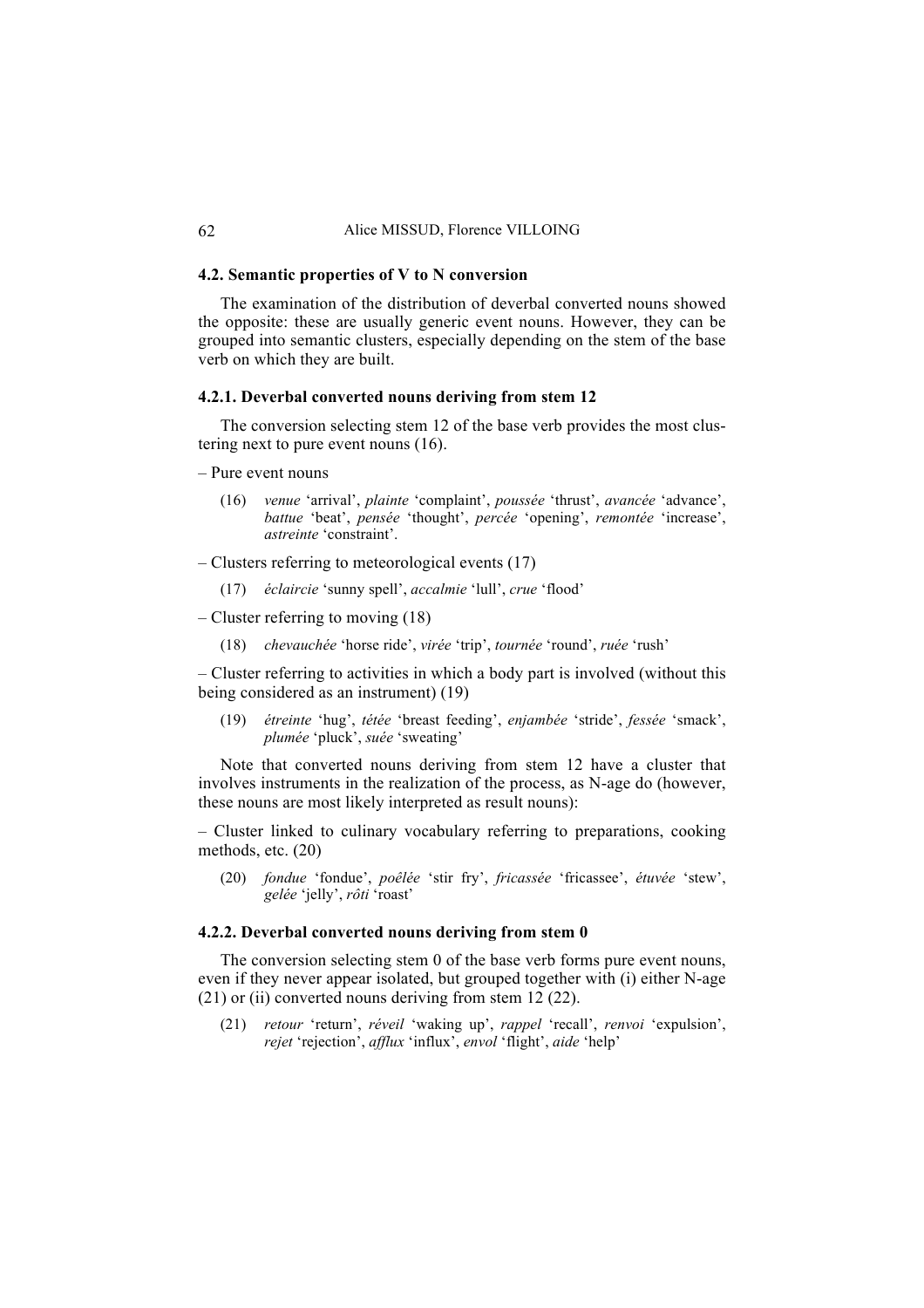(22) *recherche* 'search', *repousse* 'regrowth', *rééquilibre* 'rebalancing', *décroît* 'decrease', *grogne* 'discontent', *surchauffe* 'overheating', *attaque* 'raid', *baisse* 'drop', *chute* 'fall', *dérive* 'drift'

Only two semantic clusters appear, depending on whether the converted nouns are grouped with N-age or converted nouns deriving from stem 12: the semantic cluster of nouns referring to psychological acts when grouped with N-age (23) and the semantic cluster referring to the price of a purchase when associated with converted nouns deriving from stem 12 (24).

- (23) *dégoût* 'distaste', *mépris* 'contempt', *rejet* 'rejection', *repli* 'withdrawal', *aveu* 'confession'
- (24) *enchère* 'bid', *détaxe* 'tax reduction', *rabais* 'discount'

# **4.2.3 Deverbal converted nouns deriving from stem 13**

The converted nouns that select stem 13 of the base verb also form pure event nouns, although they are very rare and always grouped either with Nage (25) or with converted nouns deriving from stem 12 (26):

- (25) *suspense* 'suspense', plagiat 'plagiarism'
- (26) *défense* 'defence', *réponse* 'answer', *promesse* 'promise', *secousse* 'tremor', *course* 'race'.

However, some of them, grouped together with some N-age, form the cluster of humans who are linked to one another via what the derivative denotes (27).

(27) *concordat* 'concordat', *attentat* 'attack', *assassinat* 'assassination'

Investigating the distributional properties of converted nouns using word vectors has highlighted their genericity compared to N-age, a distinctive property that the analysis of the semantic outputs of V to N conversion and *age* suffixation has not been able to show (Tribout 2015). Such genericity allows converted nouns to cluster with more specific N-age when some semantic properties of converted nouns resemble the prototypical ones of an N-age.

# **4.3. Overview**

So far, our observations show that the schemas that are the most dispersed and the least semantically specific are also the schemas that group the most frequent derivatives (stem 13 and stem 0 conversion), while the ones that are the most specific and clustered comprise the least frequent lexemes (-*age* suffixation and stem 12 conversion). Although this correlation could be due to the inherent properties of each schema (including the different stems that are selected for conversion), another reason could be that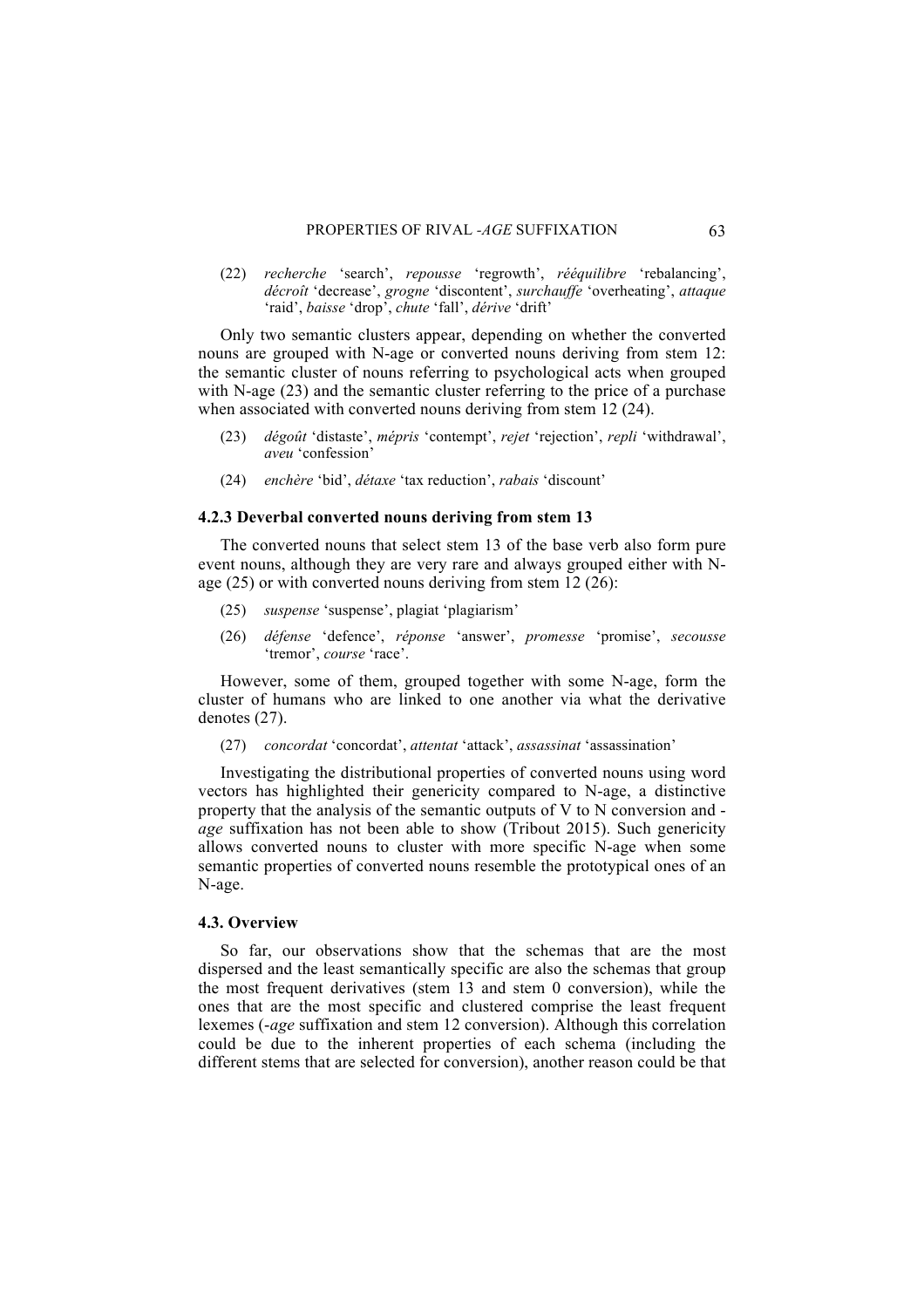some converted nouns are more lexicalized than others, as proposed by Resnik (1995). Such a hypothesis could explain why stem 12 converted nouns, the least frequent converted nouns in our data, cluster together away from other more frequent converted nouns. On the other hand, the potential polysemy of stem 13 and stem 0 converted nouns, which may be the consequence of their advanced lexicalization reflected by high frequencies, could explain why they can be found among -*age* suffixed nouns and stem 12 converted noun clusters: some of their semantic interpretations, far from the original (compositional) ones, might have something in common with nouns that are found in -*age* suffixation and stem 12 conversion clusters. These results lead us to consider that a discrimination based on distributional properties between converted nouns depending on the stem selected for derivation might depend on the degree of lexicalization of the converted nouns rather than on their semantics.

#### **5. CONCLUSION**

In this paper, we have proposed quantitative and qualitative analyses of the distributional properties of -*age* suffixed nouns and verb to noun converted nouns by manipulating word embeddings. Our methods, applied on a small set of data and based on word similarities, allowed us to measure the semantic dispersion and relatedness of these lexemes while ensuring the interpretability of the results. We provide evidence that -*age* suffixation and verb to noun conversion have different semantic properties and distributional behaviors, and that converted nouns can be discriminated by the stem they derive from when looking at their distributional properties regardless of their semantic outputs. First, we showed that -*age* suffixation is the most semantically homogeneous schema as -*age* suffixed nouns mostly attract their pairs and have high semantic similarity scores with them. This is consistent with the frequency distribution of our data that shows that N-age are generally less frequent than converted nouns, which implies that -*age* suffixation might be more productive and therefore derive nouns that have a compositional meaning that is less influenced by the consequences of lexicalization compared to converted nouns. We also demonstrated that -*age* suffixed nouns cluster together and occupy semantic niches that we categorized. A semantic value that is specific to N-age is that the event nouns they denote imply, in one way or another, a concrete object. In comparison, V to N converted nouns appeared less homogeneous and more scattered at first glance. However, when differentiating them based on the stem they select, some regularities were found. V to N converted nouns that derive from stem 12 actually behave in a similar fashion to N-age: they attract a majority of their counterparts and cluster together to occupy distinct semantic niches that do not overlap with the ones invested by -*age* suffixation. Unlike N-age, stem 12 converted nouns denote event or result nouns that do not imply the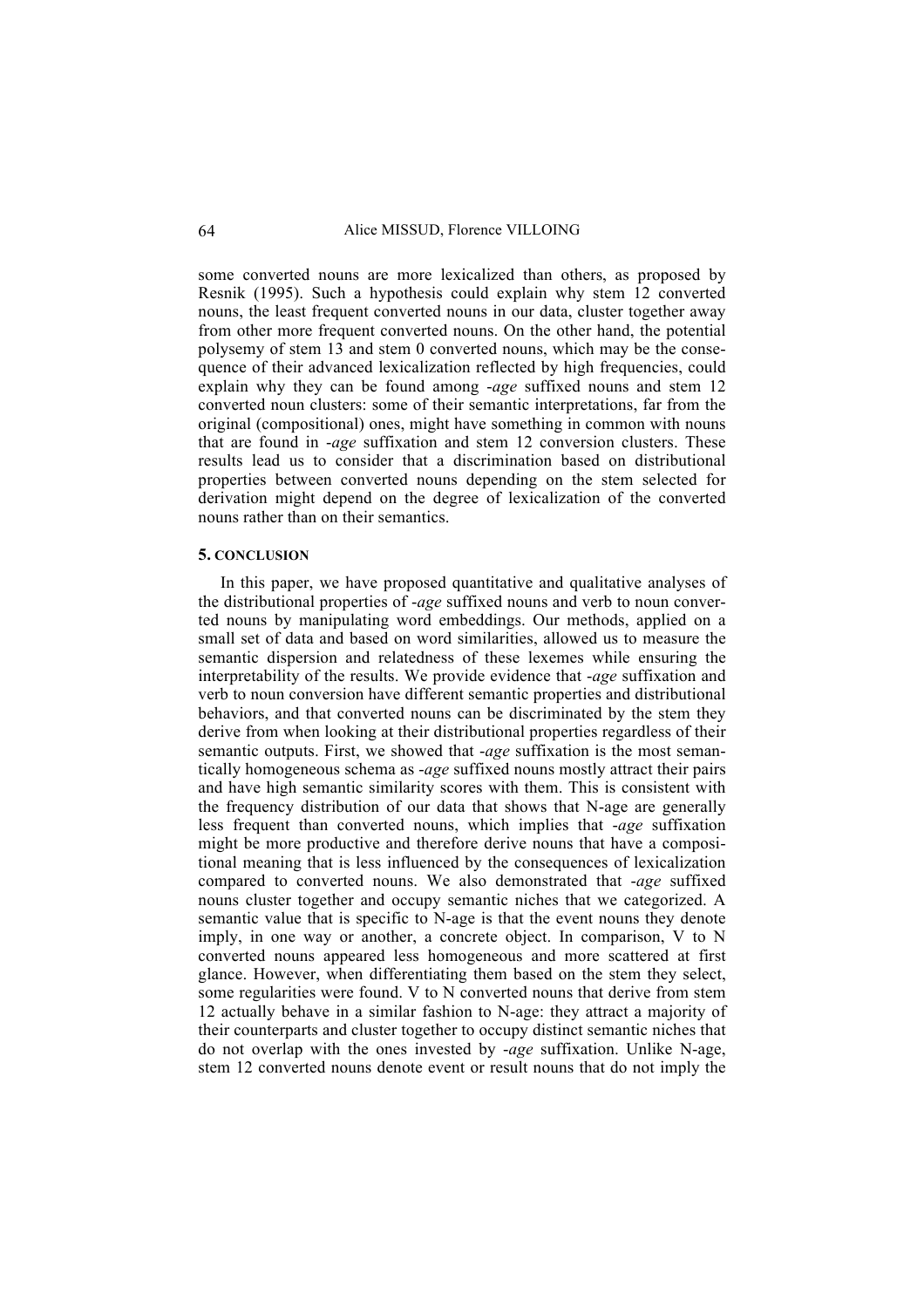use of a concrete object, a feature that is also found in the other converted nouns in our data. The other types of converted nouns, based on stem 0 and stem 13, lack semantic homogeneity and show a much wider spread. While their versatility could be consistent with the idea that rival schemas adjust their degree of specialization in order to coexist (Lindsay & Aronoff 2013) and could be an inherent property of both schemas, we hypothesize that another reason for such dispersion is that stem 0 and stem 13 converted nouns are more lexicalized because of their high frequencies and generic semantic interpretation. So far, although V to N converted nouns can be discriminated based on their stems, it appears more likely that they constitute a unique morphological schema that is preferentially used by selecting stem 12 when deriving event nouns, while stem 0 and stem 13 selection could have become obsolete. To evaluate this hypothesis, the productivity of V to N conversion and the different stems that are selected must be thoroughly investigated. As for the rivalry between -*age* suffixation and V to N conversion, their semantic relatedness and dispersion features will need to be compared with those of other rival nominalizations such as -*ion*, -*ment*, -*ance*, -*ade*, -*ure* and *aison* and be matched against morphological, phonological and syntactical properties in order to clarify the distribution that allows them to coexist.

# **REFERENCES**

ARONOFF M. (1994). *Morphology by Itself*. Cambridge: The MIT Press.

- BAAYEN H. (1992). Quantitative aspects of morphological productivity. *Yearbook of morphology 1991,* 109-149.
- BARONI M., BERNARDINI S., FERRARESI A., & ZANCHETTA E. (2009). The WaCky wide web: a collection of very large linguistically processed webcrawled corpora. *Language resources and evaluation* 43, n° 3, 209-226.
- BAUER L., LIEBER R. & PLAG I. (2013). *The Oxford Reference Guide to English Morphology*. Oxford: Oxford University Press.
- BONAMI O., BOYÉ G. (2003). Supplétion et classes flexionnelles dans la conjugaison du français. *Langages* 152*,* 102-126.
- BONAMI O. & PAPERNO D. (2018). Inflection vs. derivation in a distributional vector space. *Lingue e linguaggio* 17, nº 2, 173-196.
- CORBIN D. (1987). *Morphologie dérivationnelle et structuration du lexique*. Tübingen: Max Niemeyer Verlag.
- DAL G., HATHOUT N., LIGNON S., NAMER F. & TANGUY L. (2018). Toile versus dictionnaires: Les nominalisations du français en *-age* et en *-ment*. In: F. Neveu, B. Harmegnies, L. Hriba & S. Prévost (éds), *Congrès Mondial de Linguistique Française* (CMLF), July 2018, Mons, Belgium: EDP Sciences.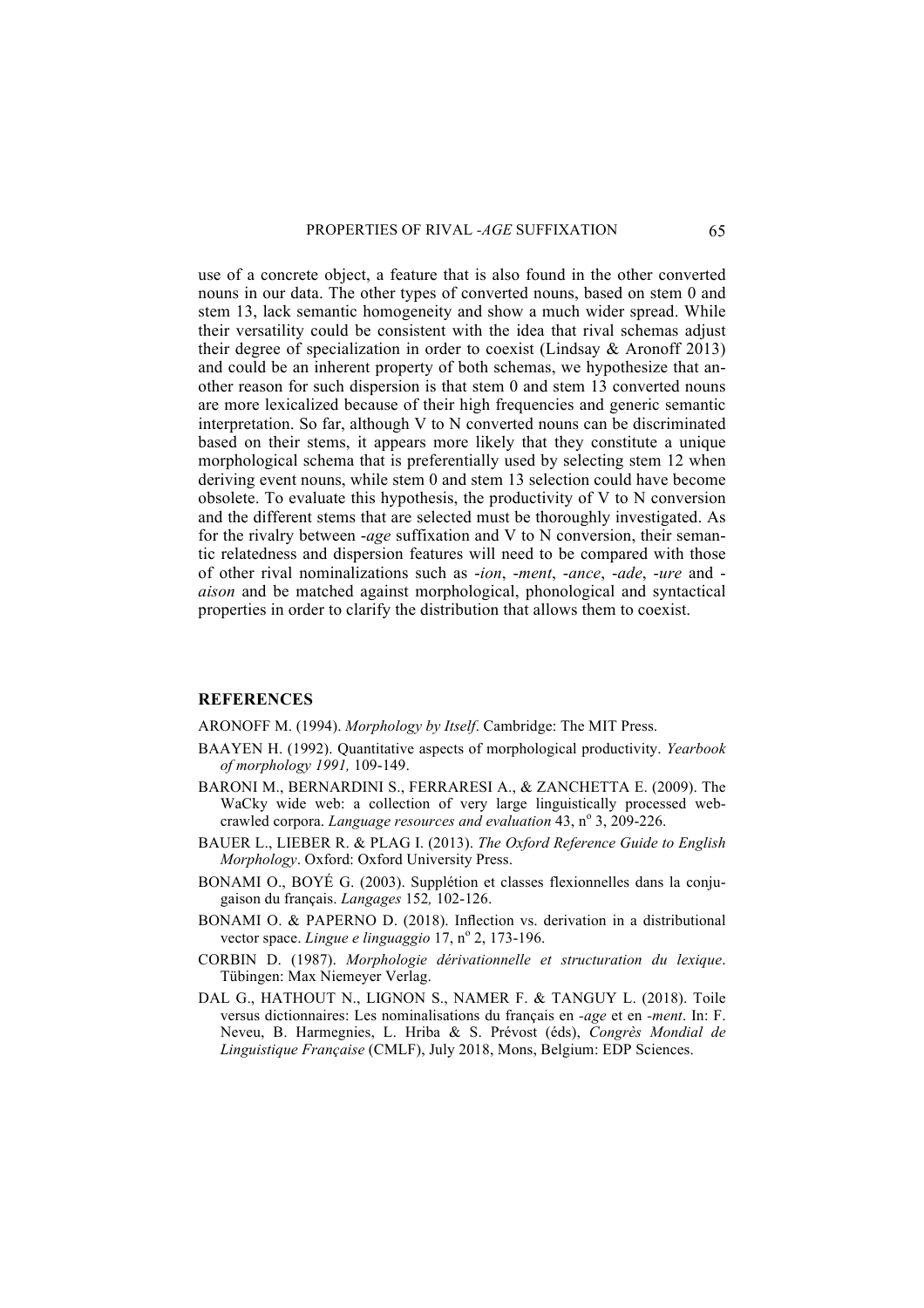- DARMESTETER A. (1877) *De la création actuelle des mots nouveaux dans la langue française et des lois qui la régissent*. Paris: F. Vieweg.
- DON J. (2004). Categories in the Lexicon. *Linguistics: An Interdisciplinary Journal of the Language Sciences* 42(5), 931-956.
- DUBOIS J. (1962). *Étude sur la dérivation suffixale en français moderne et contemporain*. Paris: Larousse.
- FERRET K., SOARE E. & VILLOING F. (2010). Rivalry between French *-age* and *-ée*: the role of grammatical aspect in nominalization. In: M. Aloni, H. Bastiaanse, T. De Jager & K. Schultz (eds), *Logic, language and meaning*, 17th Amsterdam Colloquium, The Netherlands, December 2009, Revised Selected Papers, Lecture Notes in Computer Science (Vol. 6042), Berlin: Springer, 284- 295.
- FERRET K. & VILLOING F. (2012). L'aspect grammatical dans les nominalisations en français: les déverbaux en *-age* et *-ée*. *Lexique* 20, 73-127.
- FIRTH J.R. (1957). A synopsis of linguistic theory, 1930-1955. Reprinted in: F.R. Palmer (ed.), *Selected Papers of J.R. Firth 1952-59*. London: Longmans, 1968, 168-205.
- FRADIN B. (2014). La variante et le double. In: F. Villoing, S. David & S. Leroy (éds), *Foisonnements morphologiques. Études en hommage à Françoise Kerleroux* Nanterre: Presses Universitaires de Paris Ouest, 109-147.
- FRADIN B. (2019). Competition in derivation: What can we learn from French doublets in *-age* and *–ment* ? In: F. Rainer, F. Gardani, W.U. Dressler & H.C. Luschützky (eds), *Competition in Inflection and Word-Formation*. Studies in Morphology, vol. 5., Cham: Springer, 67-93.
- HARRIS Z. S. (1954). Distributional structure. *Word* 10, nº 2-3, 146-162.
- KERLEROUX F. (1999). Identification d'un procédé morphologique: la conversion. *Faits de langue* 14, 89-100.
- KISSELEW M., RIMELL L., PALMER A., & PADO S. (2016). Predicting the direction of derivation in English conversion. In: M. Elsner, S. Kuebler (eds), *Proceedings of the 14th SIGMORPHON Workshop on Computational Research in Phonetics, Phonology, and Morphology*, 93-98.
- LANDAUER T.K., FOLTZ P.W., & LAHAM D. (1998). An introduction to latent semantic analysis. *Discourse processes* 25, n° 2-3, 259-284.
- LIEBER, R. (2005). English Word-Formation Processes. In: P. Štekauer & R. Lieber (eds), *Handbook of Word-Formation*. Studies in Natural Language and Linguistic Theory, vol. 64. Dordrecht: Springer Netherlands, 375-427.
- LINDSAY M. & ARONOFF M. (2013). Natural selection in self-organizing morphological systems. In: N. Hathout, F. Montermini, J. Tseng (eds), *Morphology in Toulouse: Selected Proceedings of Décembrettes*, vol. 7, 133-153.
- MARANTZ A. (1997). No Escape From Syntax: Don't Try Morphological Analysis in the Privacy of Your Own Lexicon. In: A. Dimitriadis *et al.* (eds), *Proceedings of the 1998 Penn Linguistics Colloquium* (University of Pennsylvania working papers in Linguistics: vol. 4.2), 201-225.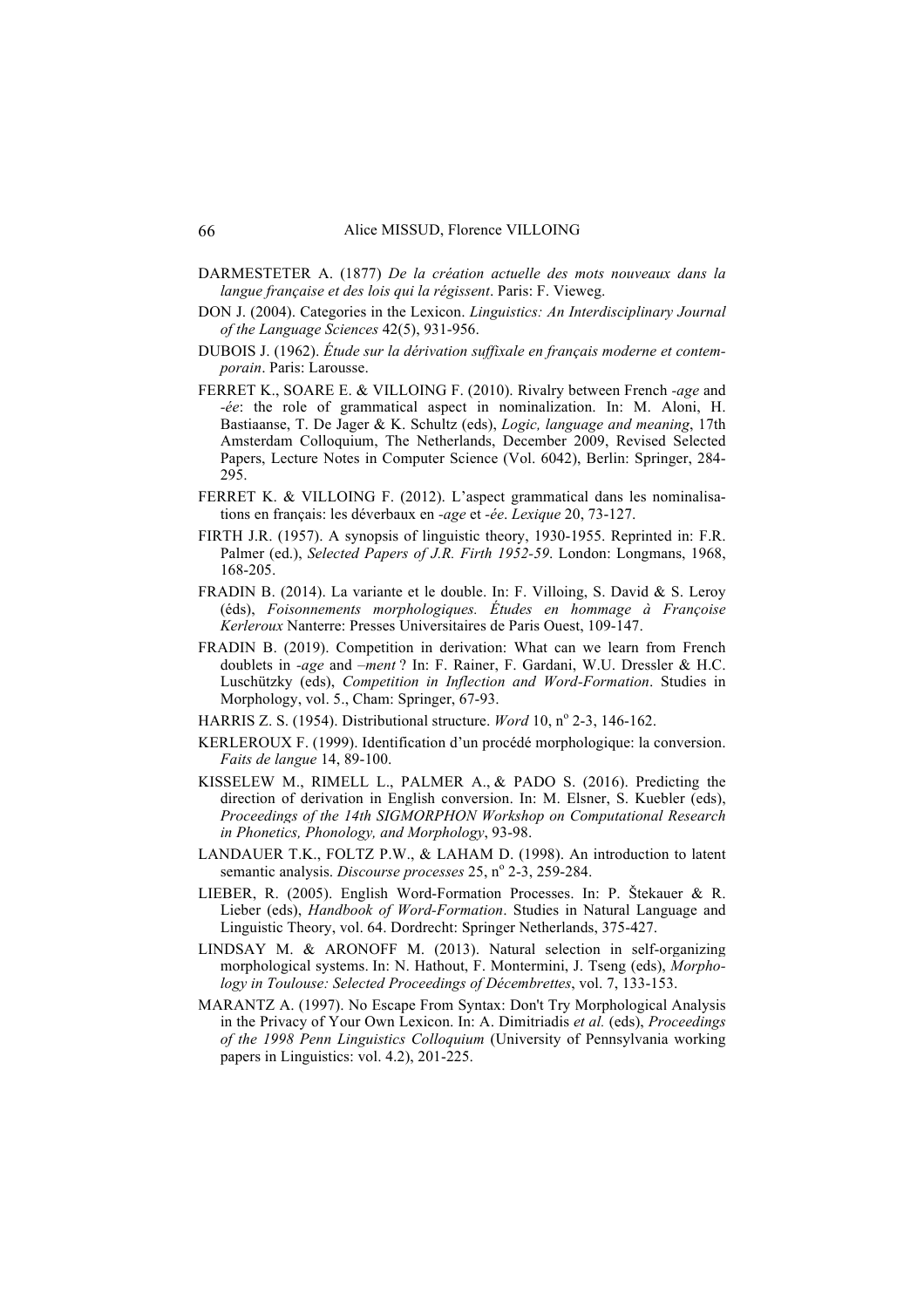- MARTIN F. (2010). The semantics of eventive suffixes in French. In: M. Rathert, A. Alexiadou (eds), *The Semantics of Nominalizations across Languages and Frameworks*. Berlin: Mouton de Gruyter, 109-141.
- MARZO D. (2013). Italian verb to noun conversion: the case of nouns in *-a* deriving from verbs of the 2nd and 3rd conjugation. *Revista de Estudos Linguísticos da Univerdade do Porto* 8, 869-887.
- MIKOLOV T., CHEN K., CORRADO G., & DEAN, J. (2013). Efficient estimation of word representations in vector space. In: *Proceedings of Workshop at ICLR*. arXiv:1301.3781v1.
- MISSUD A., AMSILI P. & VILLOING F. (2020). VerNom: une base de paires morphologiques acquise sur très gros corpus. In: C. Benzitoun, C. Braud, L. Huber, D. Langlois, S. Ouni, S. Pogodalla & S. Schneider (eds), *Actes de la 27ème conférence sur le Traitement Automatique des Langues Naturelles* (TALN 2020), 8-19 juin 2020, Nancy: ATALA, 305-313.
- NYROP C. (1936). *Grammaire historique de la langue française* III, "Formation des mots". Geneva: Slatkine Reprints.
- PLAG I. (2003). *Word-formation in English*. Cambridge: Cambridge University Press.
- RESNIK P. (1995). Using information content to evaluate semantic similarity in a taxonomy. In: C.S. Mellish (ed), *Proceedings of the 14th International Joint Conference on Artificial Intelligence,* Vol. 1, Montreal, August 1995, 448-453.
- SCHÄFER R. & BILDHAUER F. (2012). Building large corpora from the web using a new efficient tool chain. *LREC*. 2012, 486-493.
- SCHÄFER R. (2015). Processing and querying large web corpora with the COW14 architecture. In: P. Banski, H. Biber, E. Breiteneder, M. Kupietz, H. Längen & A. Witt (eds), *Proceedings of Challenges in the Management of Large Corpora 3 (CMLC-3)*, Lancaster: UCREL IDS, 28-34.
- TRIBOUT D. (2010). *Noun to verb and verb to noun conversions in French*. PhD Dissertation, Université Paris Diderot (Paris 7).
- TRIBOUT D. (2012). Verbal stem space and verb to noun conversion in French. *Word Structure* 5 (1), 109-128.
- TRIBOUT D. (2015). Problèmes de compositionnalité en morphologie dérivationnelle : le cas de la conversion. *Verbum* XXXVII (2), 235-255.
- UTH M. (2010). The rivalry of the French nominalization suffixes *-age* and *-ment* from a diachronic perspective. In: M. Rathert, A., Alexiadou (eds), *The Semantics of Nominalizations across Languages and Frameworks*. Berlin: Mouton de Gruyter, 215-244.
- VALERA S. (2014). Conversion. In: R. Lieber, P. Štekauer (eds), *The Oxford Handbook of Derivational Morphology*. Oxford: Oxford University Press, 154-168.
- WAUQUIER, M., HATHOUT, N. & FABRE, C. (2019). Contributions of distributional semantics to the semantic study of French morphologically derived agent nouns. In: J. Audring, N. Koutsoukos, C. Manoulidou (eds), *Rules, patterns, schemas and analogy: Online Proceedings of the 12th Mediterranean*